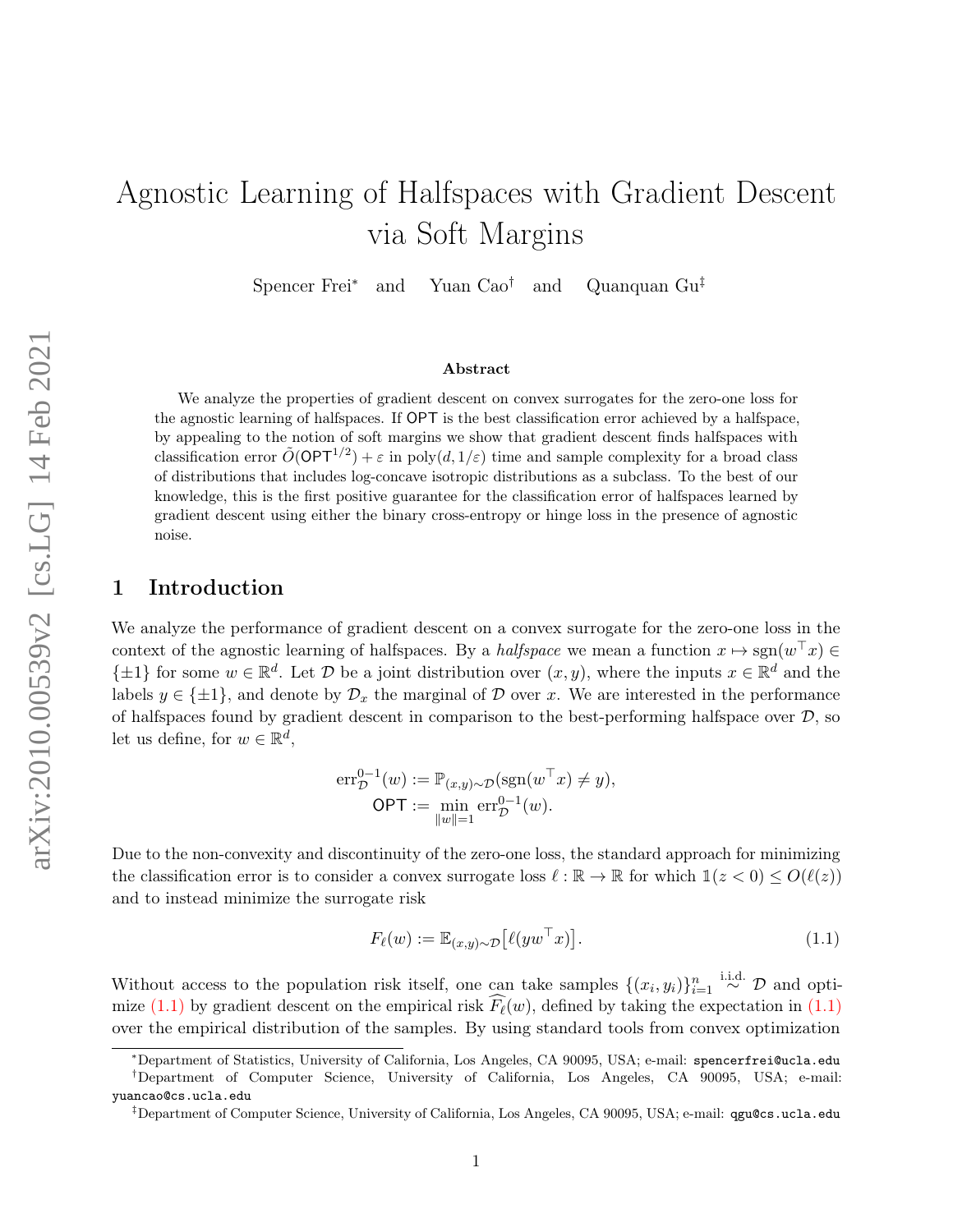and Rademacher complexity, such an approach is guaranteed to efficiently minimize the population surrogate risk up to optimization and statistical error. The question is then, given that we have found a halfspace  $x \mapsto w^{\top}x$  that minimizes the *surrogate* risk, how does this halfspace compare to the best halfspace as measured by the zero-one loss? And how does the choice of the surrogate loss affect this behavior? To the best of our knowledge, no previous work has been able to demonstrate that gradient descent on convex surrogates can yield approximate minimizers for the classification error over halfspaces, even for the case of the standard logistic (binary cross-entropy) loss  $\ell(z) = \log(1 + \exp(-z))$  or the hinge loss  $\ell(z) = \max(1 - z, 0)$ .

We show below that the answer to these questions depend upon what we refer to as the *soft* margin function of the distribution at a given minimizer for the zero-one loss. (We note that in general, there may be multiple minimizers for the zero-one loss, and so we can only refer to a given minimizer.) For  $\bar{v} \in \mathbb{R}^d$  satisfying  $\|\bar{v}\| = 1$ , we say that the halfspace  $\bar{v}$  satisfies the  $\phi_{\bar{v}}$ -soft-margin property if for some function  $\phi_{\overline{v}} : [0, 1] \to \mathbb{R}$ , for all  $\gamma \in [0, 1]$ ,

$$
\mathbb{P}_{\mathcal{D}_x}(|\bar{v}^\top x| \le \gamma) \le \phi_v(\gamma).
$$

To get a flavor for how this soft margin can be used to show that gradient descent finds approximately optimal halfspaces, for bounded distributions  $\mathcal{D}_x$ , we show in Theorem [5.2](#page-7-0) below that with high probability,

$$
\mathrm{err}_{\mathcal{D}}^{0-1}(w_T) \leq \inf_{\gamma \in (0,1)} \Big\{ O(\gamma^{-1}\mathsf{OPT}) + \phi_{\bar{v}}(\gamma) + O(\gamma^{-1}n^{-1/2}) + \varepsilon \Big\},
$$

where  $\phi_{\bar{v}}$  is a soft margin function corresponding to a unit norm minimizer  $\bar{v}$  of the population zero-one loss. Thus, by analyzing the properties of  $\phi_{\bar{v}}$ , one can immediately derive approximate agnostic learning results for the output of gradient descent. In particular, we are able to show the following guarantees for the output of gradient descent:

- 1. **Hard margin distributions.** If  $||x|| \leq B_X$  almost surely and there is  $\bar{\gamma} > 0$  such that  $\bar{v}^\top x \geq \bar{\gamma}$  a.s., then  $\text{err}_{\mathcal{D}}^{0-1}(w_t) \leq \tilde{O}(\bar{\gamma}^{-1} \textsf{OPT}) + \varepsilon$ .
- 2. Sub-exponential distributions satisfying anti-concentration. If random vectors from  $\mathcal{D}_x$  are sub-exponential and satisfy an anti-concentration inequality for projections onto one dimensional subspaces, then  $err_{\mathcal{D}}^{0-1}(w_t) \le \tilde{O}(\mathsf{OPT}^{1/2}) + \varepsilon$ . This covers any log-concave isotropic distribution.

For each of our guarantees, the runtime and sample complexity are  $poly(d, \varepsilon^{-1})$ . The exact rates are given in Corollaries [5.3,](#page-8-0) [5.6](#page-9-0) and [5.11.](#page-11-0) In Table [1](#page-2-0) we compare our results with known lower bounds in the literature. To the best of our knowledge, our results are the first to show that gradient descent on convex surrogates for the zero-one loss can learn halfspaces in the presence of agnostic label noise, despite the ubiquity of this approach for classification problems.

The remainder of the paper is organized as follows. In Section [2,](#page-2-1) we review the literature on learning halfspaces in the presence of noise. In Section [3,](#page-3-0) we discuss the notion of soft margins which will be essential to our proofs, and provide examples of soft margin behavior for different distributions. In Section [4](#page-5-0) we show that gradient descent efficiently finds minimizers of convex surrogate risks and discuss how the tail behavior of the loss function can affect the time and sample complexities of gradient descent. In Section [5](#page-6-0) we provide our main results, which relies upon using soft margins to convert minimizers for the convex surrogate risk to approximate minimizers for the classification error. We conclude in Section [6.](#page-11-1)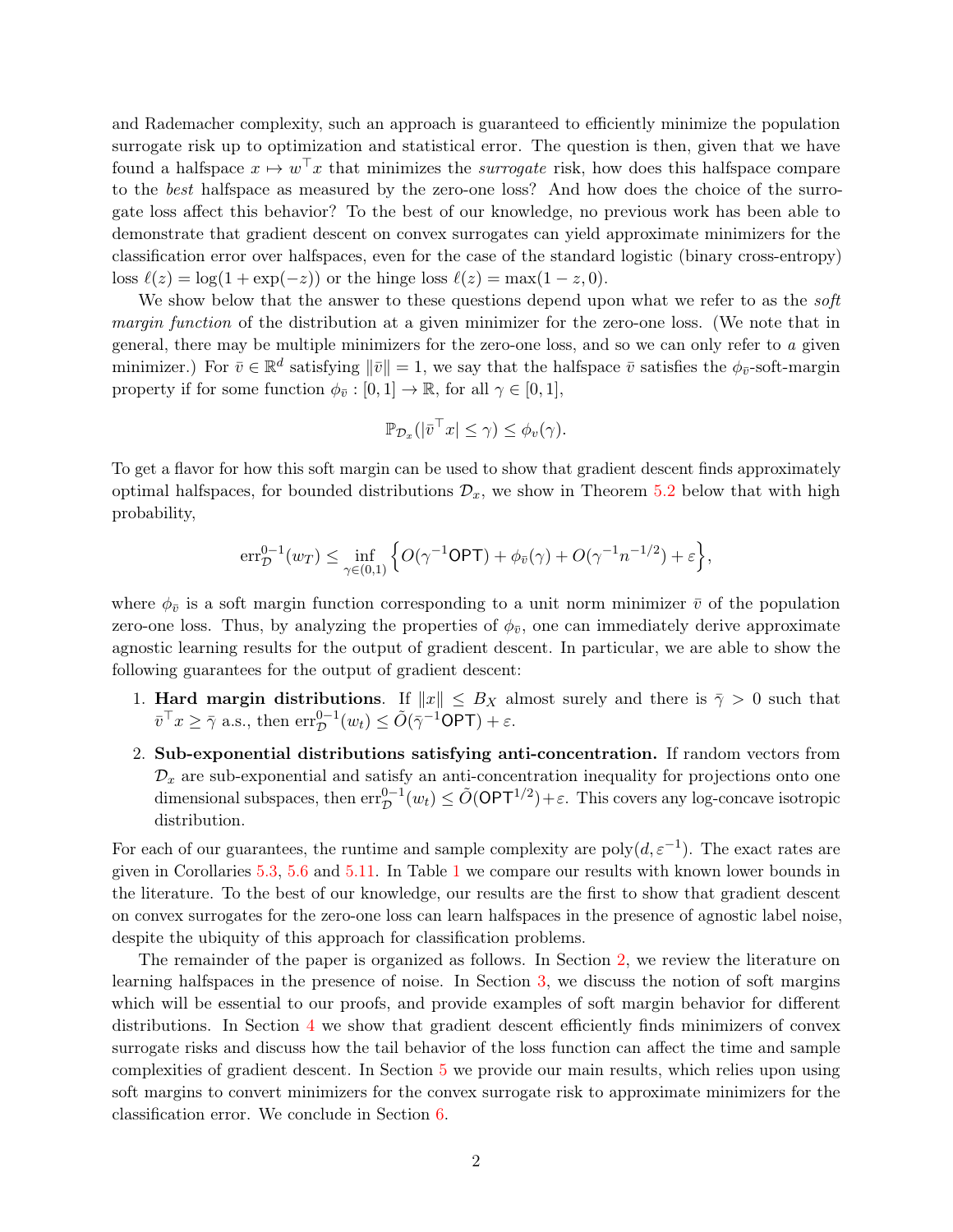| Algorithm                                       | $\mathcal{D}_x$                        | Population Risk                    | Known Lower Bound                                                      |
|-------------------------------------------------|----------------------------------------|------------------------------------|------------------------------------------------------------------------|
| Non-convex G.D.<br>(Diakonikolas et al., 2020e) | Concentration,<br>anti-concentration   | O(OPT)                             | N/A                                                                    |
| Convex G.D.<br>(this paper)                     | Sub-exponential,<br>anti-concentration | $\tilde{O}(\mathsf{OPT}^{1/2})$    | $\Omega$ (OPT $\log^{\alpha}(1/$ OPT))<br>(Diakonikolas et al., 2020e) |
| Convex G.D.<br>(this paper)                     | Hard margin                            | $\tilde{O}(\bar{\gamma}^{-1}$ OPT) | $\Omega(\bar{\gamma}^{-1}$ OPT)<br>(Diakonikolas et al., 2019)         |

<span id="page-2-0"></span>Table 1: Comparison of our results with other upper and lower bounds in the literature.

#### <span id="page-2-1"></span>2 Related Work

The problem of learning halfspaces is a classical problem in machine learning with a history almost as long as the history of machine learning itself, starting from the perceptron [\(Rosenblatt,](#page-23-1) [1958\)](#page-23-1) and support vector machines [\(Boser et al.,](#page-22-1) [1992\)](#page-22-1) to today. Much of the early works on this problem focused on the realizable setting, i.e. where  $\mathsf{OPT} = 0$ . In this setting, the Perceptron algorithm or methods from linear programming can be used to efficiently find the optimal halfspace. In the setting of agnostic PAC learning [\(Kearns et al.,](#page-23-2) [1994\)](#page-23-2) where OPT > 0 in general, the question of which distributions can be learned up to classification error  $\text{OPT} + \varepsilon$ , and whether it is possible to do so in  $poly(d, 1/\varepsilon)$  time (where d is the input dimension), is significantly more difficult and is still an active area of research. It is known that without distributional assumptions, learning up to even  $O(OPT) + \varepsilon$  is NP-hard, both for proper learning [\(Guruswami and Raghavendra,](#page-23-3) [2009\)](#page-23-3) and improper learning [\(Daniely,](#page-22-2) [2016\)](#page-22-2). Due to this difficulty, it is common to make a number of assumptions on either  $\mathcal{D}_x$  or to impose some type of structure to the learning problem.

A common structure imposed is that of structured noise: one can assume that there exists some underlying halfspace  $y = sgn(v^{\top}x)$  that is corrupted with probability  $\eta(x) \in [0, 1/2)$ , possibly dependent on the features  $x$ . The simplest setting is that of random classification noise, where  $\eta(x) \equiv \eta$ , so that each label is flipped with the same probability [\(Angluin and Laird,](#page-21-0) [1988\)](#page-21-0); polynomial time algorithms for learning under this noise condition were shown by [Blum et al.](#page-22-3) [\(1998\)](#page-22-3). The Massart noise model introduced by [Massart et al.](#page-23-4) [\(2006\)](#page-23-4) relaxes this assumption to  $\eta(x) \leq \eta$  for some absolute constant  $\eta < 1/2$ . The Tsybakov noise model [\(Tsybakov et al.,](#page-24-0) [2004\)](#page-24-0) is a generalization of the Massart noise model that instead requires a tail bound on  $\mathbb{P}(\eta(x) \geq 1/2 - t)$  for  $t > 0$ . [Awasthi et al.](#page-21-1) [\(2015\)](#page-21-1) showed that optimally learning halfspaces under Massart noise is possible for the uniform distribution on the unit sphere, and [Awasthi et al.](#page-22-4) [\(2016\)](#page-22-4) showed this for log-concave isotropic distributions. The recent landmark result of [Diakonikolas et al.](#page-22-0) [\(2019\)](#page-22-0) provided the first distribution-independent result for optimally learning halfspaces under Massart noise, answering a long-standing [\(Sloan,](#page-24-1) [1988\)](#page-24-1) open problem in computational learning.

By contrast, in the agnostic PAC learning setting, one makes no assumptions on  $\eta(x)$ , so one can equivalently view agnostic PAC learning as an adversarial noise model in which an adversary can corrupt the label of a sample x with any probability  $\eta(x) \in [0,1]$ . Recent work suggests that even when  $\mathcal{D}_x$  is the Gaussian, agnostically learning up to exactly  $\text{OPT} + \varepsilon$  likely requires  $\exp(1/\varepsilon)$  time [\(Goel et al.,](#page-23-5) [2020;](#page-23-5) [Diakonikolas et al.,](#page-22-5) [2020b\)](#page-22-5). In terms of positive results in the agnostic setting, [Kalai et al.](#page-23-6) [\(2008\)](#page-23-6) showed that a variant of the Average algorithm [\(Servedio,](#page-23-7)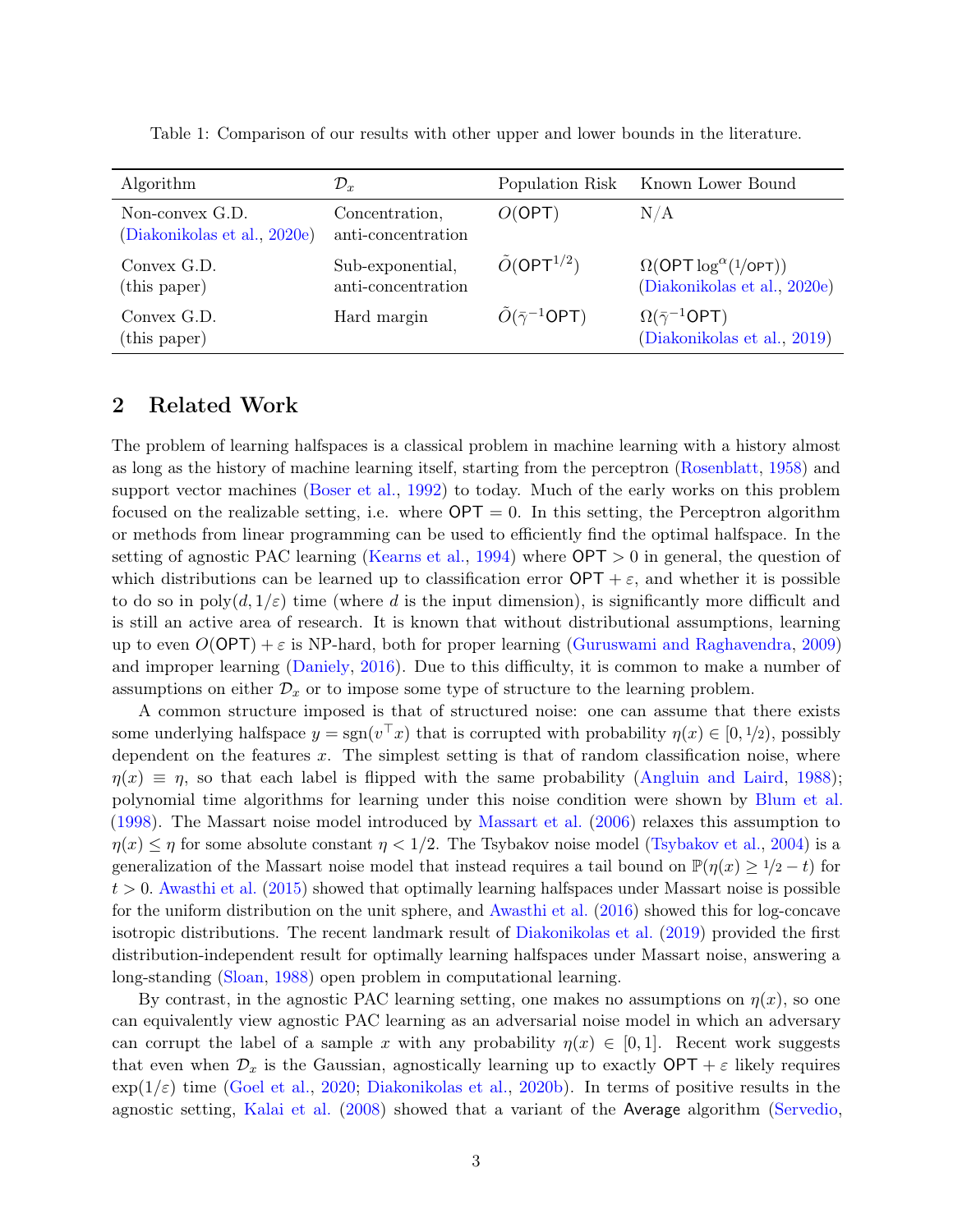[1999\)](#page-23-7) can achieve risk  $O(\mathsf{OPT}\sqrt{\log(1/\mathsf{OPT})})$  risk in poly $(d, 1/\varepsilon)$  time when  $\mathcal{D}_x$  is uniform over the unit sphere. [Awasthi et al.](#page-21-2) [\(2017\)](#page-21-2) demonstrated that a localization-based algorithm can achieve  $O(OPT) + \varepsilon$  under log-concave isotropic marginals. [Diakonikolas et al.](#page-23-0) [\(2020e\)](#page-23-0) showed that for a broad class of distributions, the output of projected SGD on a nonconvex surrogate for the zero-one loss produces a halfspace with risk  $O(OPT) + \varepsilon$  in poly $(d, 1/\varepsilon)$  time. For more background on learning halfspaces in the presence of noise, we refer the reader to [Balcan and Haghtalab](#page-22-6) [\(2021\)](#page-22-6).

We note that [Diakonikolas et al.](#page-23-0) [\(2020e\)](#page-23-0) also showed that the minimizer of the surrogate risk of any convex surrogate for the zero-one loss is a halfspace with classification error  $\omega(OPT)$ . [Ben-David](#page-22-7) [et al.](#page-22-7) [\(2012\)](#page-22-7) and [Awasthi et al.](#page-21-2) [\(2017\)](#page-21-2) showed similar lower bounds that together imply that empirical risk minimization procedures for convex surrogates yield halfspaces with classification error  $\Omega$ (OPT). Given such lower bounds, we wish to emphasize that in this paper we are *not* making a claim about the optimality of gradient descent (on convex surrogates) for learning halfspaces. Rather, our main interest is the characterization of what are the strongest learning guarantees possible with what is perhaps the simplest learning algorithm possible. Given the success of gradient descent for the learning of deep neural networks, and the numerous questions that this success has brought to the theory of statistics and machine learning, we think it is important to develop a thorough understanding of what are the possibilities of vanilla gradient descent, especially in the simplest setting possible.

Recent work has shown that gradient descent finds approximate minimizers for the population risk of single neurons  $x \mapsto \sigma(w^{\top}x)$  under the squared loss [\(Diakonikolas et al.,](#page-22-8) [2020a;](#page-22-8) [Frei et al.,](#page-23-8) [2020\)](#page-23-8), despite the computational intractability of finding the optimal single neuron [\(Goel et al.,](#page-23-9) [2019\)](#page-23-9). The main contribution of this paper is that despite the computational difficulties in exact agnostic learning, the standard gradient descent algorithm satisfies an approximate agnostic PAC learning guarantee, in line with the results found by [Frei et al.](#page-23-8) [\(2020\)](#page-23-8) for the single neuron.

#### 2.1 Notation

We say that a differentiable loss function  $\ell$  is L-Lipschitz if  $|\ell'(z)| \leq L$  for all z in its domain, and we say the loss is  $H$ -smooth if its derivative  $\ell'$  is  $H$ -Lipschitz. We use the word "decreasing" interchangeably with "non-increasing". We use the standard  $O(\cdot), \Omega(\cdot)$  order notations to hide universal constants and  $\tilde{O}(\cdot), \tilde{\Omega}(\cdot)$  to additionally suppress logarithmic factors. Throughout this paper,  $||x||$  refers to the standard Euclidean norm on  $\mathbb{R}^d$  induced by the inner product  $x^\top x$ . We will emphasize that a vector v is of unit norm by writing  $\bar{v}$ . We assume  $\bar{\mathcal{D}}$  is a probability distribution over  $\mathbb{R}^d \times {\{\pm 1\}}$  with marginal distribution  $\mathcal{D}_x$  over  $\mathbb{R}^d$ .

#### <span id="page-3-0"></span>3 Soft Margins

In this section we will formally introduce the soft margin function and describe some common distributions for which it takes a simple form.

<span id="page-3-1"></span>**Definition 3.1.** Let  $\bar{v} \in \mathbb{R}^d$  satisfy  $\|\bar{v}\| = 1$ . We say  $\bar{v}$  satisfies the soft margin condition with respect to a function  $\phi_{\bar{v}} : \mathbb{R} \to \mathbb{R}$  if for all  $\gamma \in [0, 1]$ , it holds that

$$
\mathbb{E}_{x \sim \mathcal{D}_x} \left[ \mathbb{1} \left( |\bar{v}^\top x| \le \gamma \right) \right] \le \phi_{\bar{v}}(\gamma).
$$

We note that our definition of soft margin is essentially an unnormalized version of the soft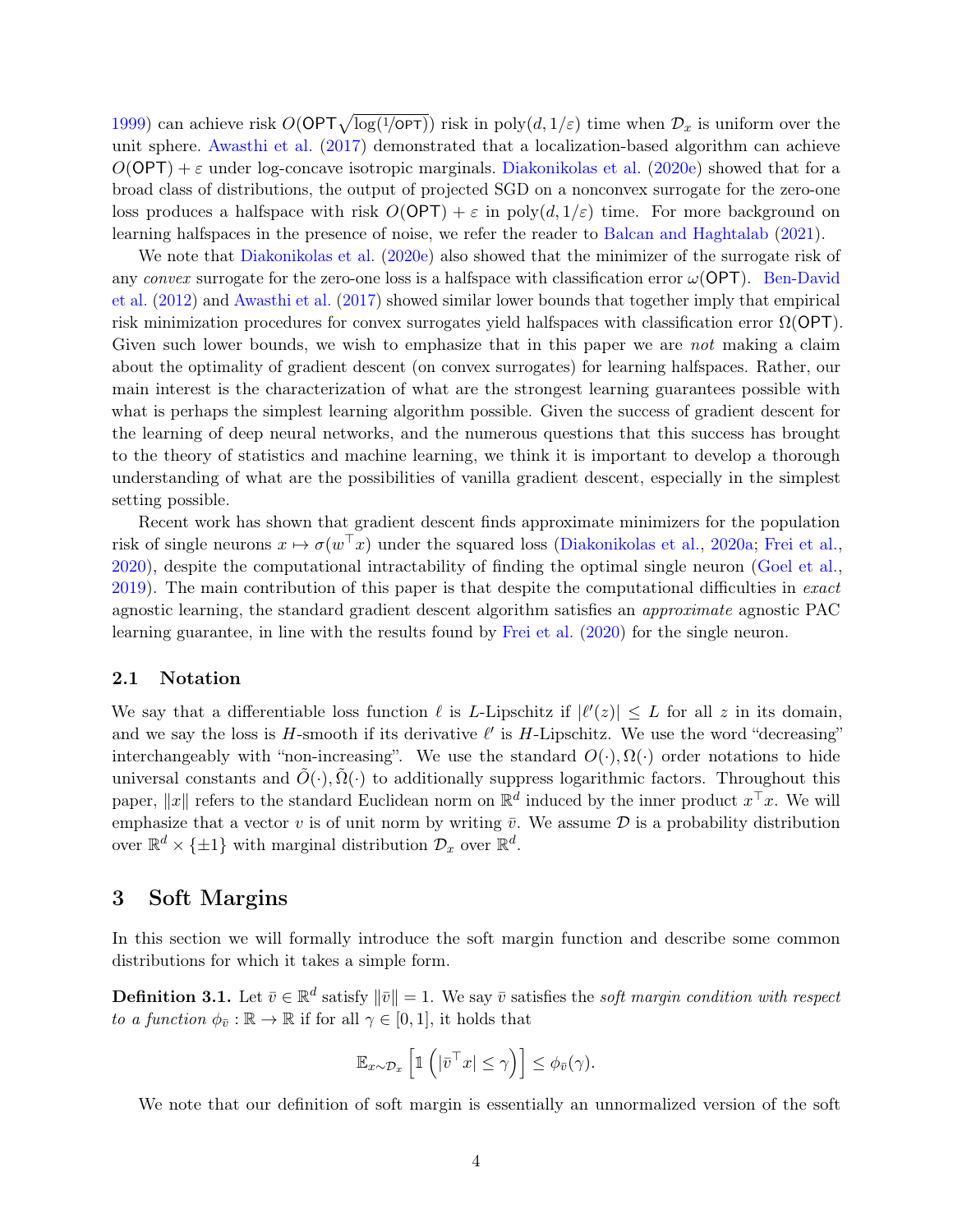margin function considered by [Foster et al.](#page-23-10) [\(2018\)](#page-23-10) in the context of learning GLMs, since they defined  $\phi_{\bar{v}}(\gamma)$  as the probability that  $|\bar{v}^\top x/||x||| \leq \gamma$ . This concept was also considered by [Balcan](#page-22-9) [and Zhang](#page-22-9) [\(2017\)](#page-22-9) for s-concave isotropic distributions under the name 'probability of a band'.

Below we will consider some examples of soft margin function behavior. We shall see later that our final generalization bounds will depend on the behavior of  $\phi_{\bar{v}}(\gamma)$  for  $\gamma$  sufficiently small, and thus in the below examples we only care about the behavior of  $\phi_{\bar{v}}(\cdot)$  in small neighborhoods of the origin. In our first example, we show that (hard) margin distributions have simple soft margin functions.

<span id="page-4-0"></span>Example 3.2 (Hard margin distributions). If  $\mathcal{D}_x$  is a hard margin distribution in the sense that  $\bar{v}^\top x \ge \gamma^* > 0$  for some  $\gamma^* > 0$  almost surely, then  $\phi_{\bar{v}}(\gamma) = 0$  for  $\gamma < \gamma^*$ .

*Proof.* This follows immediately:  $\mathbb{P}(|\bar{v}^T x| \leq \gamma) = 0$  when  $\gamma < \gamma^*$ .  $\Box$ 

Note that the soft margin function in Example [3.2](#page-4-0) is specific to the vector  $\bar{v}$ , and does not necessarily hold for arbitrary unit vectors in  $\mathbb{R}^d$ . By contrast, for many distributions it is possible to derive bounds on soft margin functions that hold for *any* vector  $\bar{v}$ , which we shall see below is a key step for deriving approximate agnostic learning guarantees for the output of gradient descent.

The next example shows that provided the projections of  $\mathcal{D}_x$  onto one dimensional subspaces satisfy an anti-concentration property, then all soft margins function for that distribution take a simple form. To do so we first introduce the following definition.

**Definition 3.3** (Anti-concentration). For  $\bar{v} \in \mathbb{R}^d$ , denote by  $p_{\bar{v}}(\cdot)$  the marginal distribution of  $x \sim \mathcal{D}_x$  on the subspace spanned by  $\bar{v}$ . We say  $\mathcal{D}_x$  satisfies U-anti-concentration if there is some  $U > 0$  such that for all unit norm  $\bar{v}$ ,  $p_{\bar{v}}(z) \leq U$  for all  $z \in \mathbb{R}$ .

A similar assumption was used in [Diakonikolas et al.](#page-22-10) [\(2020c](#page-22-10)[,e](#page-23-0)[,d\)](#page-22-11) for learning halfspaces; in their setup, the anti-concentration assumption was for the projections of  $\mathcal{D}_x$  onto two dimensional subspaces rather than the one dimensional version we consider here.

<span id="page-4-1"></span>**Example 3.4** (Distributions satisfying anti-concentration). If  $\mathcal{D}_x$  satisfies U-anti-concentration, then for any unit norm  $\bar{v}$ ,  $\phi_{\bar{v}}(\gamma) \leq 2U\gamma$ .

*Proof.* We can write  $\mathbb{P}(|\bar{v}^{\top} x| \leq \gamma) = \int_{-\gamma}^{\gamma} p_{\bar{v}}(z) dz \leq 2\gamma U$ .  $\Box$ 

We will show below that log-concave isotropic distributions satisfy U-anti-concentration for  $U = 1$ . We first remind the reader of the definition of log-concave isotropic distributions.

**Definition 3.5.** We say that a distribution  $\mathcal{D}_x$  over  $x \in \mathbb{R}^d$  is log-concave if it has a density function  $p(\cdot)$  such that  $\log p(\cdot)$  is concave. We call  $\mathcal{D}_x$  isotropic if its mean is the zero vector and its covariance matrix is the identity matrix.

Typical examples of log-concave isotropic distributions include the standard Gaussian and the uniform distribution over a convex set.

<span id="page-4-2"></span>**Example 3.6** (Log-concave isotropic distributions). If  $\mathcal{D}_x$  is log-concave isotropic then it satisfies 1-anti-concentration, and thus for any  $\bar{v}$  with  $\|\bar{v}\|=1$ ,  $\phi_{\bar{v}}(\gamma) \leq 2\gamma$ .

*Proof.* This was demonstrated in [Balcan and Zhang](#page-22-9)  $(2017, \text{Proof of Theorem } 11).$  $(2017, \text{Proof of Theorem } 11).$  $(2017, \text{Proof of Theorem } 11).$  $(2017, \text{Proof of Theorem } 11).$ <sup>1</sup>

<sup>&</sup>lt;sup>1</sup>The cited theorem implies a similar bound of the form  $O(\gamma)$  holds for the more general set of s-concave isotropic distributions. We focus here on log-concave isotropic distributions for simplicity.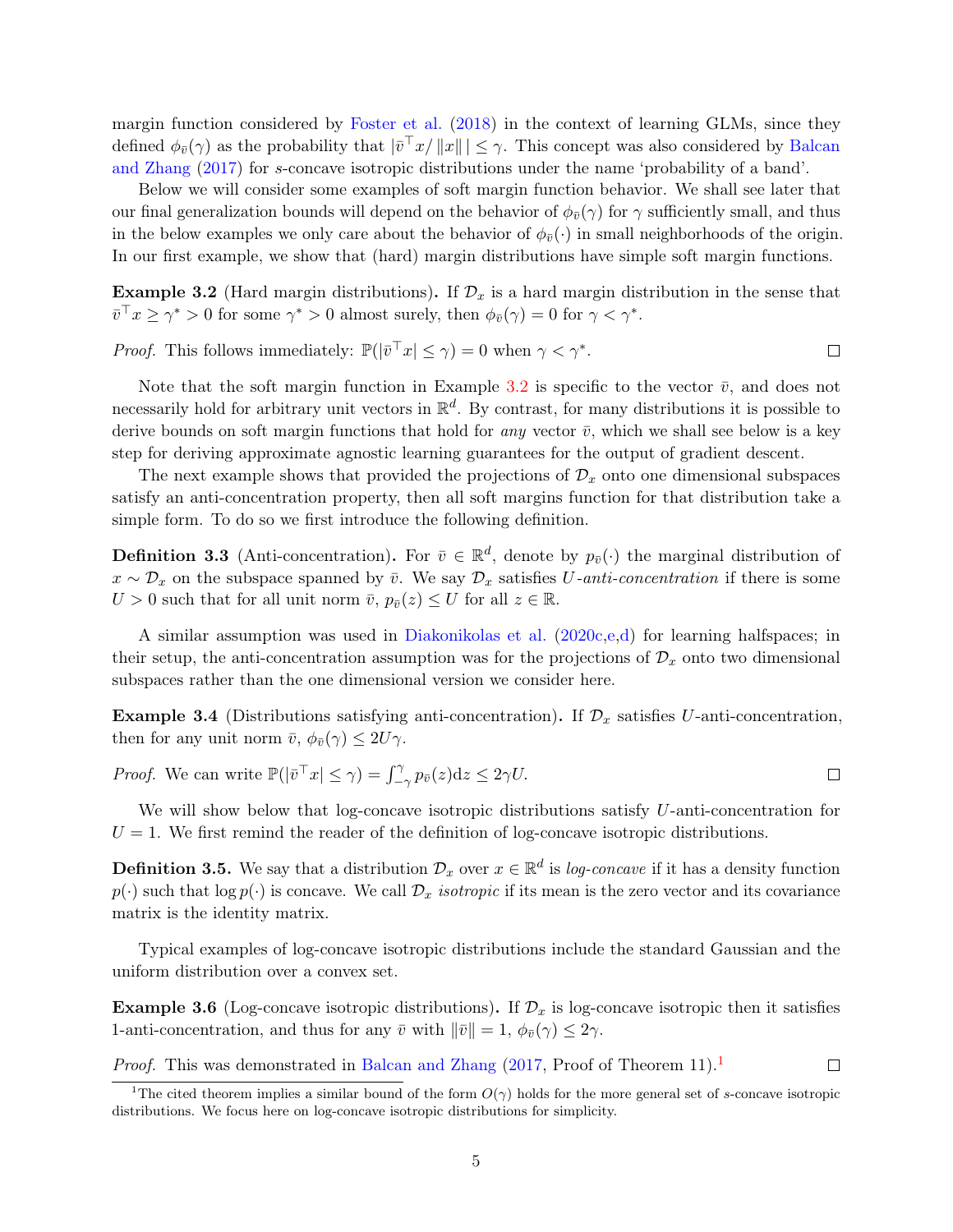#### <span id="page-5-0"></span>4 Gradient Descent Finds Minimizers of the Surrogate Risk

We begin by demonstrating that gradient descent finds weights that achieve the best populationlevel surrogate risk. The following theorem is a standard result from stochastic optimization. For completeness, we present its proof in Appendix [E.](#page-20-0)

<span id="page-5-1"></span>**Theorem 4.1.** Suppose  $||x|| \leq B_X$  a.s. Let  $\ell$  be convex, L-Lipschitz, and H-smooth, with  $\ell(0) \leq 1$ . Let  $v \in \mathbb{R}^d$  be arbitrary with  $||v|| \leq V$  for some  $V > 1$ , and suppose that the initialization  $w_0$ satisfies  $||w_0|| \leq V$ . For any  $\varepsilon, \delta > 0$  and for any provided  $\eta \leq (2/5)H^{-1}B_X^{-2}$ , if gradient descent is run for  $T = (4/3)\eta^{-1} \varepsilon^{-1} ||w_0 - v||^2$ , then with probability at least  $1 - \delta$ ,

$$
F_{\ell}(w_{T-1}) \le F_{\ell}(v) + \frac{4B_XVL}{\sqrt{n}} + 8B_XV\sqrt{\frac{2\log(2/\delta)}{n}}.
$$

This shows that gradient descent learns halfspaces that have a population surrogate risk competitive with that of the best predictor with bounded norm for any norm threshold  $V$ . For distributions that are linearly separable by some margin  $\gamma > 0$ , the above theorem allows us to derive upper bounds on the sample complexity that suggest that exponentially tailed losses are preferable to polynomially tailed losses from both time and sample complexity perspectives, touching on a recent problem posed by [Ji et al.](#page-23-11) [\(2020\)](#page-23-11).

<span id="page-5-2"></span>**Corollary 4.2** (Sample complexity for linearly separable data). Assume  $||x|| \leq B_X$  a.s. Suppose that for some  $\bar{v} \in \mathbb{R}^d$ ,  $\|\bar{v}\| = 1$ , there is  $\gamma > 0$  such that  $y\bar{v}^\top x \geq \gamma$  a.s. If  $\ell$  is convex, decreasing, L-Lipschitz, and H-smooth, and if we fix a step size of  $\eta \leq (2/5)H^{-1}B_X^{-2}$ , then

- Assume  $\ell$  has polynomial tails, so that for some  $C_0, p > 0$  and  $\ell(z) \leq C_0 z^{-p}$  holds for all  $z \geq 1$ . Provided  $n = \Omega(\gamma^{-2} \varepsilon^{-2}^{-2/p})$ , then running gradient descent for  $T = \Omega(\gamma^{-2} \varepsilon^{-1}^{-2/p})$  iterations guarantees that  $\text{err}_{\mathcal{D}}^{0-1}(w_T) \leq \varepsilon$ .
- Assume  $\ell$  has exponential tails, so that for some  $C_0, C_1, p > 0, \ell(z) \leq C_0 \exp(-C_1 z^p)$  holds for all  $z \ge 1$ . Then  $n = \tilde{\Omega}(\gamma^{-2} \varepsilon^{-2})$  and  $T = \tilde{\Omega}(\gamma^{-2} \varepsilon^{-1})$  guarantees that  $\text{err}_{\mathcal{D}}^{0-1}(w_T) \le \varepsilon$ .

The proof for the above Corollary can be found in Appendix [D.](#page-19-0) At a high level, the above result shows that if the tails of the loss function are heavier, one may need to run gradient descent for longer to drive the population surrogate risk, and hence the zero-one risk, to zero.<sup>[2](#page-0-1)</sup> In the subsequent sections, we shall see that this phenomenon persists beyond the linearly separable case to the more general agnostic learning setting.

**Remark 4.3.** The sample complexity in Theorem [4.1](#page-5-1) can be improved from  $O(\varepsilon^{-2})$  to  $O(\varepsilon^{-1})$  if we use online stochastic gradient descent rather than vanilla gradient descent. The proof of this is somewhat more involved as it requires a technical workaround to the unboundedness of the loss function, and may be of independent interest. We present the full analysis of this in Appendix [A.](#page-12-0)

<sup>&</sup>lt;sup>2</sup>We note that in Corollary [4.2,](#page-5-2) there is a gap for the sample complexity and runtime when using polynomially tailed vs. exponentially tailed losses. However, such a gap may be an artifact of our analysis. Deriving matching lower bounds for the sample complexity or runtime of gradient descent on polynomially tailed losses remains an open problem.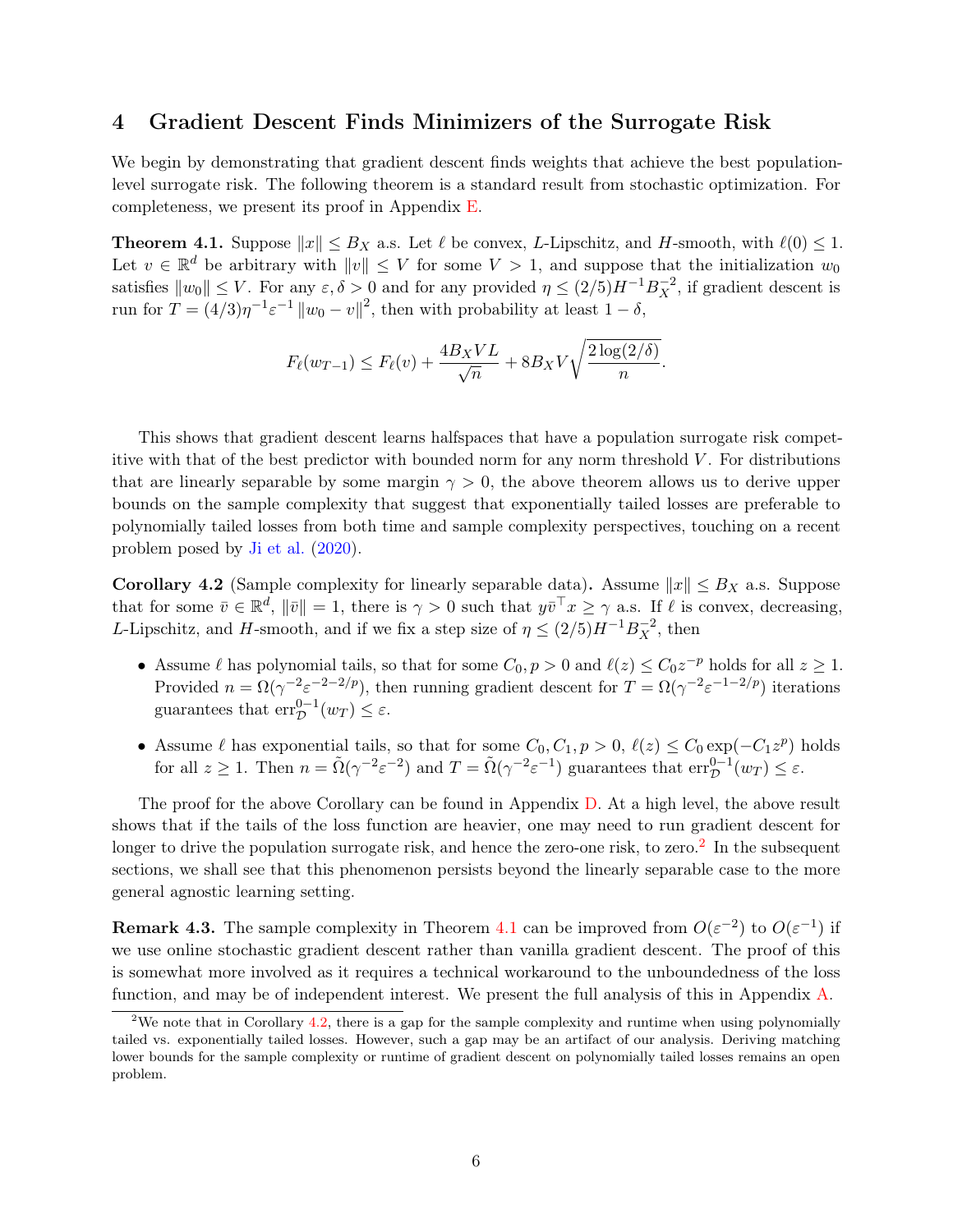## <span id="page-6-0"></span>5 Gradient Descent Finds Approximate Minimizers for the Zero-One Loss

We now show how we can use the soft margin function to develop bounds for the zero-one loss of the output of gradient descent.

#### <span id="page-6-3"></span>5.1 Bounded Distributions

We first focus on the case when the marginal distribution  $\mathcal{D}_x$  is bounded almost surely.

By Theorem [4.1,](#page-5-1) since by Markov's inequality we have that  $err_{\mathcal{D}}^{0-1}(w) \leq \ell(0)^{-1}F_{\ell}(w)$ , if we want to show that the zero-one population risk for the output of gradient descent is competitive with that of the optimal zero-one loss achieved by some halfspace  $v \in \mathbb{R}^d$ , it suffices to bound  $F_{\ell}(v)$  by some function of OPT. To do so we decompose the expectation for  $F_{\ell}(v)$  into a sum of three terms which incorporate OPT, the soft margin function, and a term that drives the surrogate risk to zero by driving up the margin on those samples that are correctly classified.

<span id="page-6-1"></span>**Lemma 5.1.** Let  $\bar{v}$  be a unit norm population risk minimizer for the zero-one loss, and suppose  $\bar{v}$ satisfies the soft margin condition with respect to some  $\phi : [0,1] \to \mathbb{R}$ . Assume that  $||x|| \leq B_X$  a.s. Let  $v = V\bar{v}$  for  $V > 0$  be a scaled version of  $\bar{v}$ . If  $\ell$  is decreasing, L-Lipschitz and  $\ell(0) \leq 1$ , then

$$
F_{\ell}(v) \le \inf_{\gamma>0} \Big\{ (1 + LVB_X) \mathsf{OPT} + \phi(\gamma) + \ell(V\gamma) \Big\}.
$$

Proof. We begin by writing the expectation as a sum of three terms,

<span id="page-6-2"></span>
$$
\mathbb{E}[\ell(yv^\top x)] = \mathbb{E}\left[\ell(yv^\top x)\mathbb{1}\left(y\bar{v}^\top x \le 0\right)\right] \n+ \mathbb{E}\left[\ell(yv^\top x)\mathbb{1}\left(0 < y\bar{v}^\top x \le \gamma\right)\right] \n+ \mathbb{E}\left[\ell(yv^\top x)\mathbb{1}\left(y\bar{v}^\top x > \gamma\right)\right].
$$
\n(5.1)

For the first term, we use that  $\ell$  is L-Lipschitz and decreasing as well as Cauchy–Schwarz to get

$$
\mathbb{E}[\ell(yv^\top x)\mathbb{1}(y\bar{v}^\top x \le 0)] \le \mathbb{E}[(1 + L|v^\top x|)\mathbb{1}(y\bar{v}^\top x \le 0)]
$$
  
\n
$$
\le (1 + LVB_X)\mathbb{E}[\mathbb{1}(y\bar{v}^\top x \le 0)]
$$
  
\n
$$
= (1 + LVB_X)\mathsf{OPT}.
$$

In the last inequality we use that  $||x|| \leq B_X$  a.s. For the second term,

$$
\mathbb{E}\left[\ell(yv^\top x)\mathbb{1}\left(0 < y\bar{v}^\top x \le \gamma\right)\right] \le \ell(0)\mathbb{E}\left[\mathbb{1}\left(0 < y\bar{v}^\top x \le \gamma\right)\right] \le \phi(\gamma),\tag{5.2}
$$

where we have used that  $\ell$  is decreasing in the first inequality and Definition [3.1](#page-3-1) in the second. Finally, for the last term, we can use that  $\ell$  is decreasing to get

$$
\mathbb{E}\left[\ell(yv^\top x)\mathbb{1}\left(y\bar{v}^\top x > \gamma\right)\right] \n= \mathbb{E}\left[\ell(yV\bar{v}^\top x)\mathbb{1}\left(yV\bar{v}^\top x > V\gamma\right)\right] \le \ell(V\gamma).
$$
\n(5.3)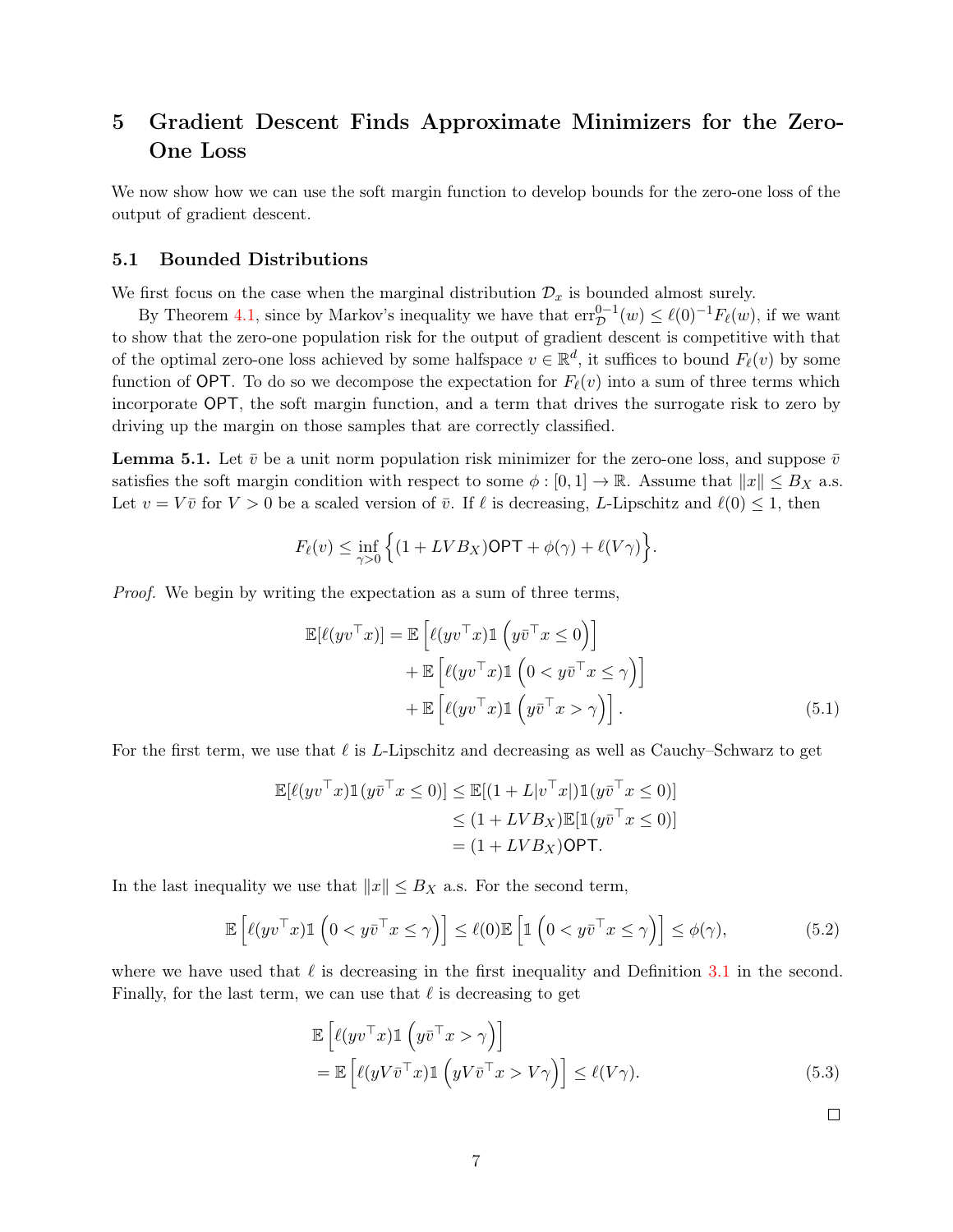In order to concretize this bound, we want to take V large enough so that the  $\ell(V\gamma)$  term is driven to zero, but not so large so that the term in front of OPT grows too large. Theorem [4.1](#page-5-1) is given in terms of an arbitrary  $v \in \mathbb{R}^d$ , and so in particular holds for  $v = V\bar{v}$ . We can view the results of Theorem [4.1](#page-5-1) as stating an equivalence between running gradient descent for longer and for driving the norm  $||v|| = V$  to be larger.

We formalize the above intuition into Theorem [5.2](#page-7-0) below. Before doing so, we introduce the following notation. For general decreasing function  $\ell$ , for which an inverse function may or may not exist, we overload the notation  $\ell^{-1}$  by denoting  $\ell^{-1}(t) := \inf\{z : \ell(z) \le t\}.$ 

<span id="page-7-0"></span>**Theorem 5.2.** Suppose  $||x|| \leq B_X$  a.s. Let  $\ell$  be convex, decreasing, L-Lipschitz, and H-smooth, with  $0 < \ell(0) \leq 1$ . Assume that a unit norm population risk minimizer of the zero-one loss,  $\bar{v}$ , satisfies the  $\phi$ -soft-margin condition for some increasing  $\phi : \mathbb{R} \to \mathbb{R}$ . Fix a step size  $\eta \leq (2/5)H^{-1}B_X^{-2}$ . Let  $\varepsilon_1, \gamma > 0$  and  $\varepsilon_2 \geq 0$  be arbitrary. Denote by  $w_T$  the output of gradient descent run for  $T = (4/3)\eta^{-1}\varepsilon_1^{-1}\gamma^{-2}[\ell^{-1}(\varepsilon_2)]^{-2}$  iterations after initialization at the origin. Then, with probability at least  $1 - \delta$ ,

$$
\mathrm{err}_{\mathcal{D}}^{0-1}(w_T) \leq \ell(0)^{-1} \big[ (1 + LB_X\gamma^{-1}\ell^{-1}(\varepsilon_2))\mathsf{OPT} + \phi(\gamma) + O(\gamma^{-1}\ell^{-1}(\varepsilon_2)n^{-1/2}) + \varepsilon_1 + \varepsilon_2 \big],
$$

where  $O(\cdot)$  hides absolute constants that depend on L, H, and  $log(1/\delta)$ .

*Proof.* We take  $v = V\bar{v}$  for a given unit-norm zero-one population risk minimizer  $\bar{v}$  in Theorem [4.1](#page-5-1) to get that for some universal constant  $C > 0$  depending only on L and  $log(1/\delta)$ , with probability at least  $1 - \delta$ ,

<span id="page-7-1"></span>
$$
F_{\ell}(w_T) \le F_{\ell}(v) + \varepsilon_1/2 + CVB_X n^{-1/2}.
$$
\n(5.4)

By Lemma [5.1,](#page-6-1) for any  $\gamma > 0$  it holds that

<span id="page-7-2"></span>
$$
F_{\ell}(v) \le (1 + LVB_X)\mathsf{OPT} + \phi(\gamma) + \ell(V\gamma).
$$

Let now  $V = \gamma^{-1} \ell^{-1}(\varepsilon_2)$ . Then  $\ell(V\gamma) = \varepsilon_2$ , and putting this together with  $(5.4)$ , we get

$$
F_{\ell}(w_T) \le (1 + L\gamma^{-1})\mathsf{OPT} + \phi(\gamma) + O(\gamma^{-1}\ell^{-1}(\varepsilon_2)n^{-1/2}) + \varepsilon_1 + \varepsilon_2.
$$
 (5.5)

Finally, by Markov's inequality,

<span id="page-7-3"></span>
$$
\mathbb{P}(yw_T^\top x < 0) \le \frac{\mathbb{E}[\ell(yw_{T-1}^\top x)]}{\ell(0)} = \frac{F_\ell(w_T)}{\ell(0)}.\tag{5.6}
$$

Putting  $(5.5)$  together with  $(5.6)$  completes the proof.

A few comments on the proof of the above theorem are in order. Note that the only place we use smoothness of the loss function is in showing that gradient descent minimizes the population risk in  $(5.4)$ , and it is not difficult to remove the H-smoothness assumption to accommodate e.g., the hinge loss. On the other hand, that  $\ell$  is L-Lipschitz is key to the proof of Lemma [5.1.](#page-6-1) Non-Lipschitz losses such as the exponential loss or squared hinge loss would incur additional factors of  $\gamma^{-1}$  in front of OPT in the final bound for Theorem  $5.2<sup>3</sup>$  $5.2<sup>3</sup>$  $5.2<sup>3</sup>$  We shall see below in the proof of Proposition  $5.5$ that this would yield worse guarantees for  $\text{err}_{\mathcal{D}}^{0-1}(w_T)$ .

<sup>&</sup>lt;sup>3</sup>This is because the first term in [\(5.1\)](#page-6-2) would be bounded by  $\mathsf{OPT} \cdot \sup_{|z| \leq V B_X} \ell(z)$ . For Lipschitz losses this incurs a term of order  $O(V)$  while (for example) the exponential loss would have a term of order  $O(\exp(V))$ , and our proof requires  $V = \Omega(\gamma^{-1}).$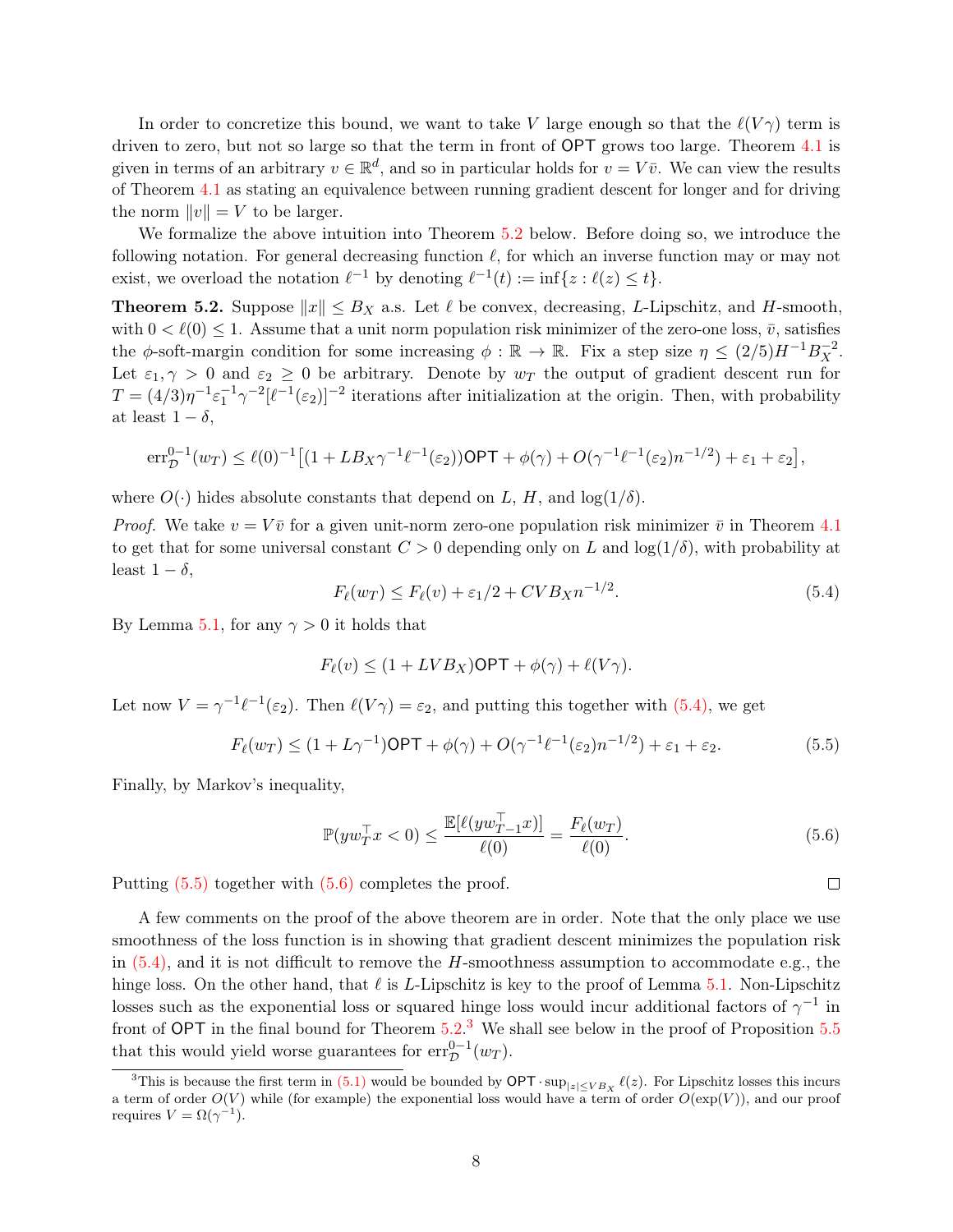Additionally, in concordance with the result from Corollary [4.2,](#page-5-2) we see that if the tail of  $\ell$  is fatter, then  $\ell^{-1}(\varepsilon_2)$  will be larger and so our guarantees would be worse. In particular, for losses with exponential tails,  $\ell^{-1}(\epsilon_2) = O(\log(1/\epsilon_2))$ , and so by using such losses we incur only additional logarithmic factors in  $1/\varepsilon_2$ . For this reason, we will restrict our attention in the below results to the logistic loss—which is convex, decreasing, 1-Lipschitz and 1/4-smooth—although they apply equally to more general losses with different bounds that will depend on the tail behavior of the loss.

We now demonstrate how to convert the bounds given in Theorem [5.2](#page-7-0) into bounds solely involving OPT by substituting the forms of the soft margin functions given in Section [3.](#page-3-0)

<span id="page-8-0"></span>Corollary 5.3 (Hard margin distributions). Suppose that  $||x|| \leq B_X$  a.s. and that a unit norm population risk minimizer  $\bar{v}$  for the zero-one loss satisfies  $|\bar{v}^\top x| \ge \bar{\gamma} > 0$  almost surely under  $\mathcal{D}_x$ for some  $\bar{\gamma} > 0$ . For simplicity assume that  $\ell(z) = \log(1 + \exp(-z))$  is the logistic loss. Then for any  $\varepsilon, \delta > 0$ , with probability at least  $1 - \delta$ , running gradient descent for  $T = \tilde{O}(\eta^{-1} \varepsilon^{-1} \bar{\gamma}^{-2})$  is guaranteed to find a point  $w_T$  such that

$$
\mathrm{err}_{\mathcal{D}}^{0-1}(w_T) \leq \frac{1}{\log 2} \Big[ \mathsf{OPT} + 2B_X \bar{\gamma}^{-1} \mathsf{OPT} \log(2/\mathsf{OPT}) \Big] + \varepsilon,
$$

provided  $n = \tilde{\Omega}(\bar{\gamma}^{-2}B_X^2 \log(1/\delta)\varepsilon^{-2}).$ 

*Proof.* Since  $|\bar{v}^T x| \ge \gamma^* > 0$ ,  $\phi(\gamma^*) = 0$ . Note that the logistic loss is 1/4-smooth and satisfies  $\ell^{-1}(\varepsilon) \in [\log(1/(2\varepsilon)), \log(2/\varepsilon)]$ . By taking  $\varepsilon_2 = \text{OPT}$  the result follows by applying Theorem [5.2](#page-7-0) with runtime  $T = 4\eta^{-1} \epsilon^{-1} \bar{\gamma}^{-2} \log^2(1/2\text{OPT}).$  $\Box$ 

**Remark 5.[4](#page-0-1).** The bound  $\tilde{O}(\bar{\gamma}^{-1}$ OPT) in Corollary [5.3](#page-8-0) is tight up to logarithmic factors<sup>4</sup> if one wishes to use gradient descent on a convex surrogate of the form  $\ell(yw^{\top}x)$ . [Diakonikolas et al.](#page-22-0) [\(2019,](#page-22-0) Theorem 3.1) showed that for any convex and decreasing  $\ell$ , there exists a distribution over the unit ball with margin  $\bar{\gamma} > 0$  such that a population risk minimizer  $w^* := \text{argmin}_w \mathbb{E}[\ell(yw^\top x)]$  has zero-one population risk at least  $\Omega(\bar{\gamma}^{-1}\kappa)$ , where  $\kappa$  is the upper bound for the Massart noise probability. The Massart noise case is more restrictive than the agnostic setting and satisfies  $\mathsf{OPT} \leq \kappa$ . A similar matching lower bound was shown by [Ben-David et al.](#page-22-7) [\(2012,](#page-22-7) Proposition 1).

In the below Proposition we demonstrate the utility of having soft margins. As we saw in the examples in Section [3,](#page-3-0) there any many distributions that satisfy  $\phi(\gamma) = O(\gamma)$ . We show below the types of bounds one can expect when  $\phi(\gamma) = O(\gamma^p)$  for some  $p > 0$ .

<span id="page-8-1"></span>**Proposition 5.5** (Soft margin distributions). Suppose  $||x|| \leq B_X$  a.s. and that the soft margin function for a population risk minimizer of the zero-one loss satisfies  $\phi(\gamma) \leq C_0 \gamma^p$  for some  $p > 0$ . For simplicity assume that  $\ell$  is the logistic loss, and let  $\eta \leq (2/5)B_X^{-2}$ . Assuming **OPT** > 0, then for any  $\varepsilon, \delta > 0$ , with probability at least  $1 - \delta$ , gradient descent run for  $T = \tilde{O}(\eta^{-1} \varepsilon^{-1} \mathsf{OPT}^{-2/(1+p)})$ iterations with  $n = \tilde{\Omega}(\mathsf{OPT}^{-2/(1+p)}\log(1/\delta)\varepsilon^{-2})$  samples satisfies

$$
\underbrace{\mathrm{err}_{\mathcal{D}}^{0-1}(w_T)} \leq \tilde{O}\left((C_0 + B_X)\mathsf{OPT}^{\frac{p}{1+p}}\right) + \varepsilon,
$$

<sup>&</sup>lt;sup>4</sup>In fact, one can get rid of the logarithmic factors here and elsewhere in the paper by using the hinge loss rather than the logistic loss. In this case one needs to modify Lemma [E.1](#page-20-1) to accomodate non-smooth losses, which can be done with runtime  $O(\varepsilon^{-2})$  rather than  $O(\varepsilon^{-1})$  by e.g. [Shalev-Shwartz and Ben-David](#page-23-12) [\(2014,](#page-23-12) Lemma 14.1). Then we use the fact that  $\ell^{-1}(0) = 1$  for the hinge loss.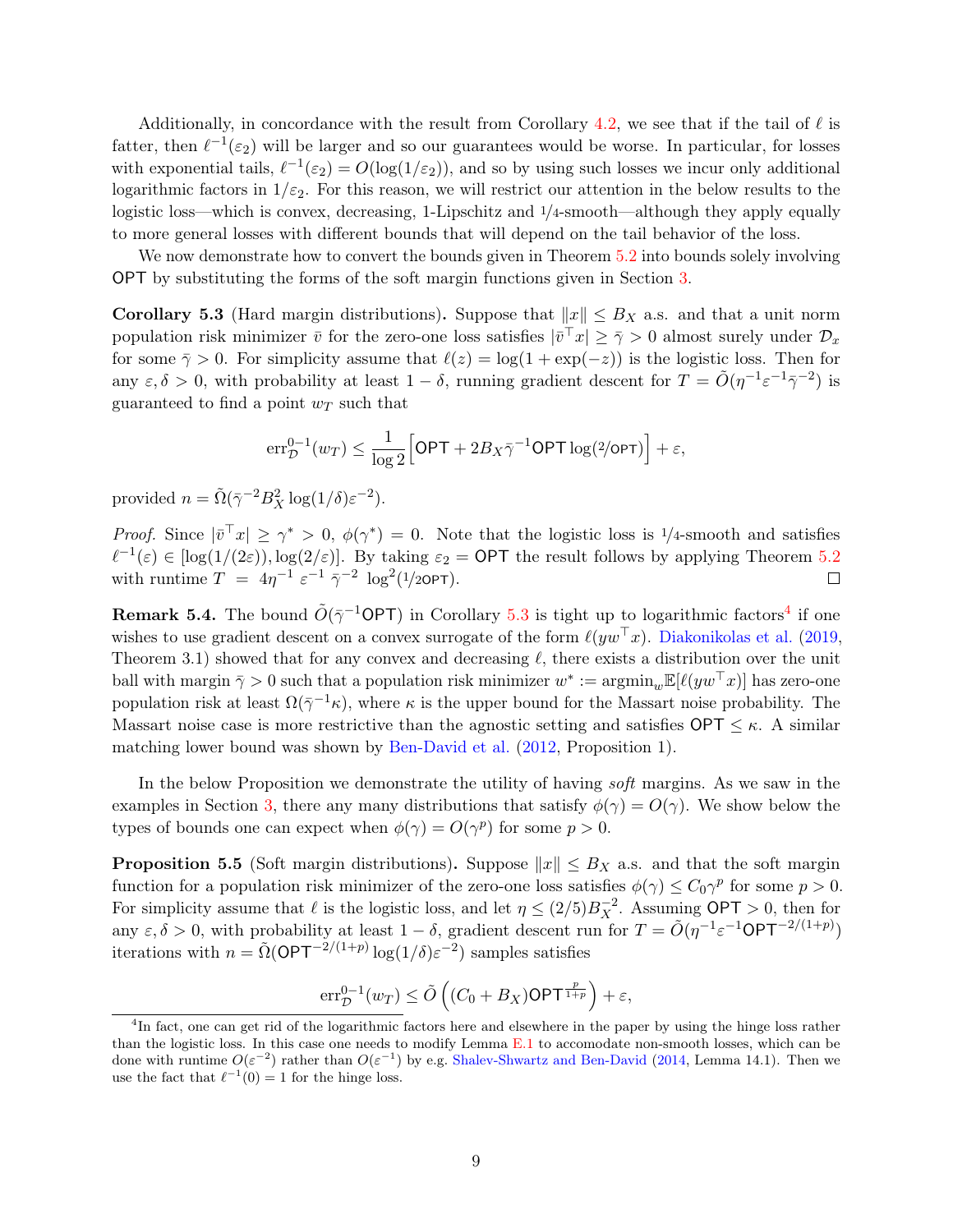Proof. By Theorem [5.2,](#page-7-0) we have

$$
\mathrm{err}_{\mathcal{D}}^{0-1}(w_T) \leq 1/\mathrm{log}\,2\Big[\left(1+LB_X\gamma^{-1}\ell^{-1}(\varepsilon_2)\right)\mathrm{OPT} + C_0\gamma^p + O(\gamma^{-1}B_X\ell^{-1}(\varepsilon_2)n^{-1/2}) + \varepsilon_1 + \varepsilon_2\Big].
$$

For the logistic loss,  $L = 1$  and  $\ell^{-1}(\varepsilon) \in [\log(1/2\varepsilon), \log(2/\varepsilon)]$  and so we take  $\varepsilon_2 = \text{OPT}$ . Choosing  $\gamma^p = \gamma^{-1}$ OPT, we get  $\gamma = \mathsf{OPT}^{1/(1+p)}$  and hence

$$
\mathrm{err}_{\mathcal{D}}^{0-1}(w_T) \le 2\big(2 + B_X\mathsf{OPT}^{-\frac{1}{1+p}}\log(2/\mathsf{OPT})\big)\mathsf{OPT} + 2C_0\mathsf{OPT}^{\frac{1}{1+p}} + 2\varepsilon_1,
$$

provided  $n = \Omega(\mathsf{OPT}^{\frac{-2}{1+p}} \varepsilon_1^{-2} \log(1/\delta) \log^2(1/\mathsf{OPT}))$  and  $T = 4\eta^{-1} \varepsilon_1^{-1} \mathsf{OPT}^{-2/(1+p)} \log^2(1/2\mathsf{OPT}).$  $\Box$ 

By applying Proposition [5.5](#page-8-1) to Examples [3.4](#page-4-1) and [3.6](#page-4-2) we get the following approximate agnostic learning guarantees for the output of gradient descent for log-concave isotropic distributions and other distributions satisfying U-anti-concentration.

<span id="page-9-0"></span>Corollary 5.6. Suppose that  $\mathcal{D}_x$  satisfies U-anti-concentration and  $||x|| \leq B_X$  a.s. Then for any  $\varepsilon, \delta > 0$ , with probability at least  $1 - \delta$ , gradient descent on the logistic loss with step size  $\eta \leq (2/5)B_X^{-2}$  and run for  $T = \tilde{O}(\eta^{-1} \varepsilon^{-1} \mathsf{OPT}^{-1})$  iterations and  $n = \tilde{\Omega}(\mathsf{OPT}^{-1} \log(1/\delta) \varepsilon^{-2})$  samples returns weights  $w_T$  satisfying  $err_{\mathcal{D}}^{0-1}(w_T) \leq \tilde{O}(\mathsf{OPT}^{1/2}) + \varepsilon$ , where  $\tilde{O}(\cdot), \tilde{\Omega}(\cdot)$  hide universal constant depending on  $B_X$ , U,  $\log(1/\delta)$  and  $\log(1/\text{OPT})$  only.

To conclude this section, we compare our result to the variant of the Average algorithm, which estimates the vector  $w_{\text{Avg}} = d^{-1} \mathbb{E}_{(x,y)}[xy]$ . [Kalai et al.](#page-23-6) [\(2008\)](#page-23-6) showed that when  $\mathcal{D}_x$  is the uniform distribution over the unit sphere,  $w_{Avg}$  achieves risk  $O(OPT\sqrt{\log(1/OPT)})$ . Estimation of  $w_{Avg}$  can be viewed as the output convex optimization procedure, since it is the minimum of the convex objective function  $F_{\mathsf{Avg}}(w) = \mathbb{E}[(\langle w, x \rangle - y)^2].$ 

Although  $\ell(w) = (\langle w, x \rangle - y)^2$  is convex, it is not decreasing and thus is not covered by our analysis. On the other hand, this loss function is not typically used in practice for classification problems, and the aim of this work is to characterize the guarantees for the most typical loss functions used in practice, like the logistic loss. Finally, we wish to note that the approach of soft margins is not likely to yield good bounds for the classification error when  $\mathcal{D}_x$  is the uniform distribution on the unit sphere. This is because the soft margin function behavior on this distribution has a necessary dimension dependence; we provide detailed calculations for this in Appendix [B.](#page-17-0)

#### 5.2 Unbounded Distributions

We show in this section that we can achieve essentially the same results from Section [5.1](#page-6-3) if we relax the assumption that  $\mathcal{D}_x$  is bounded almost surely to being sub-exponential.

**Definition 5.7** (Sub-exponential distributions). We say  $\mathcal{D}_x$  is  $C_m$ -sub-exponential if every  $x \sim \mathcal{D}_x$ is a sub-exponential random vector with sub-exponential norm at most  $C_m$ . In particular, for any  $\bar{v}$ with  $\|\bar{v}\| = 1$ ,  $\mathbb{P}_{\mathcal{D}_x}(|\bar{v}^\top x| \ge t) \le \exp(-t/C_m)$ .

We show in the following example that any log-concave isotropic distribution is  $C_m$ -subexponential for an absolute constant  $C_m$  independent of the dimension d.

<span id="page-9-1"></span>**Example 5.8.** If  $\mathcal{D}_x$  is log-concave isotropic, then  $\mathcal{D}_x$  is  $O(1)$ -sub-exponential.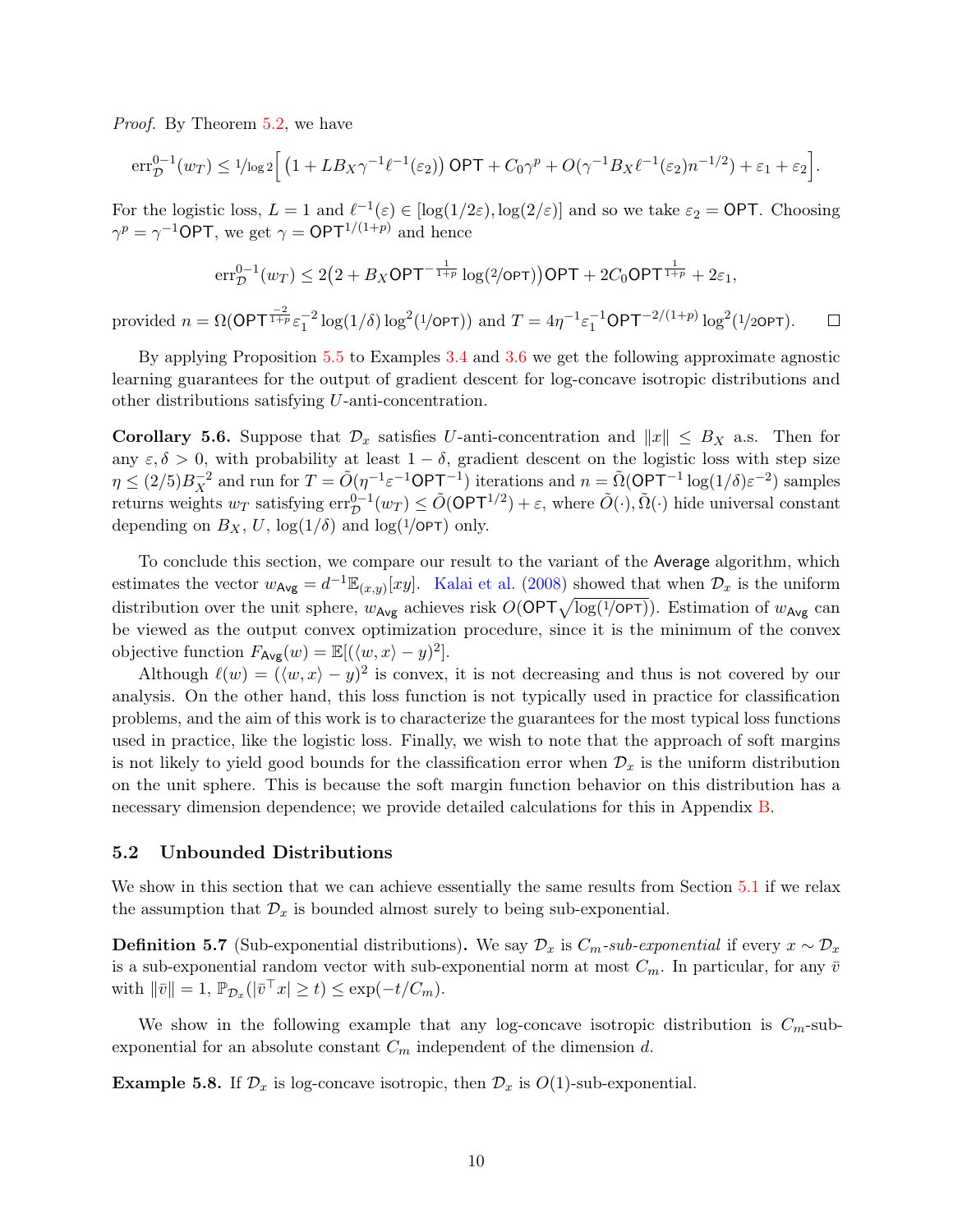Proof. By Section 5.2.4 and Definition 5.22 of [Vershynin](#page-24-2) [\(2010\)](#page-24-2), it suffices to show that for any unit norm  $\bar{v}$ , we have  $(\mathbb{E}|\bar{v}^\top x|^p)^{1/p} \le O(p)$ . By [Balcan and Zhang](#page-22-9) [\(2017,](#page-22-9) Theorem 3), if we define a coordinate system in which  $\bar{v}$  is an axis, then  $\bar{v}^\top x$  is equal to the first marginal of  $\mathcal{D}_x$  and is a one dimensional log-concave isotropic distribution. By [Lovász and Vempala](#page-23-13) [\(2007,](#page-23-13) Theorem 5.22), this implies

$$
(\mathbb{E}[|\bar{v}^{\top}x|^p])^{1/p} \le 2p\mathbb{E}|\bar{v}^{\top}x| \le 2p\sqrt{\mathbb{E}|\bar{v}^{\top}x|^2} \le 2p.
$$

In the second inequality we use Jensen's inequality and in the last inequality we have used that  $\bar{v}^\top x = x_1$  is isotropic.  $\Box$ 

As was the case for bounded distributions, the key to the proof for unbounded distributions comes from bounding the surrogate risk at a minimizer for the zero-one loss by some function of the zero-one loss.

<span id="page-10-0"></span>**Lemma 5.9.** Suppose  $\mathcal{D}_x$  is  $C_m$ -sub-exponential. Denote by  $\bar{v}$  as a unit norm population risk minimizer for the zero-one loss, and let  $v = V \overline{v}$  for  $V > 0$  be a scaled version of  $\overline{v}$ . If  $\ell$  is decreasing, L-Lipschitz and  $\ell(0) \leq 1$ , then

$$
\mathbb{E}_{(x,y)\sim\mathcal{D}}\ell(yv^\top x) \leq \inf_{\gamma>0} \left\{ \phi(\gamma)+\ell(V\gamma)+\big(1+C_m+LVC_m\log(1/\text{opt})\big)\text{OPT}\right\}.
$$

*Proof.* We again use the decomposition  $(5.1)$ , with the only difference coming from the bound for the first term, which we show here. Fix  $\xi > 0$  to be chosen later. We can write

$$
\mathbb{E}[\ell(yv^\top x)\mathbb{1}(y\bar{v}^\top x \le 0)] \le \mathbb{E}[(1 + LV|\bar{v}^\top x|)\mathbb{1}(y\bar{v}^\top x < 0)]
$$
  
\n
$$
= \mathsf{OPT} + LV\mathbb{E}[|\bar{v}^\top x|\mathbb{1}(y\bar{v}^\top x \le 0, |\bar{v}^\top x| \le \xi)]
$$
  
\n
$$
+ \mathbb{E}[|\bar{v}^\top x|\mathbb{1}(y\bar{v}^\top x \le 0, |\bar{v}^\top x| > \xi)]
$$
  
\n
$$
\le (1 + LV\xi)\mathsf{OPT} + \int_{\xi}^{\infty} \mathbb{P}(|\bar{v}^\top x| > t)dt
$$
  
\n
$$
\le (1 + LV\xi)\mathsf{OPT} + \int_{\xi}^{\infty} \exp(-t/C_m)dt
$$
  
\n
$$
= (1 + LV\xi)\mathsf{OPT} + C_m \exp(-\xi/C_m).
$$

The first inequality comes from Cauchy–Schwarz, the second from truncating, and the last from the definition of  $C_m$ -sub-exponential. Taking  $\xi = C_m \log(1/\text{OPT})$  results in

$$
\mathbb{E}[\ell(yv^\top x)\mathbb{1}(y\overline{v}^\top x \le 0)] \le (1 + C_m + LVC_m \log(1/\text{OPT})) \text{ OPT}.
$$

 $\Box$ 

To derive an analogue of Theorem [5.2](#page-7-0) for unbounded distributions, we need to extend the analysis for the generalization bound for the output of gradient descent we presented in Theorem [4.1](#page-5-1) to unbounded distributions. Rather than using (full-batch) vanilla gradient descent, we instead use online stochastic gradient descent. The reason for this is that dealing with unbounded distributions is significantly simpler with online SGD due to the ability to work with expectations rather than high-probability bounds. It is straightforward to extend our results to vanilla gradient descent at the expense of a more involved proof by using methods from e.g., [Zhang et al.](#page-24-3) [\(2019\)](#page-24-3).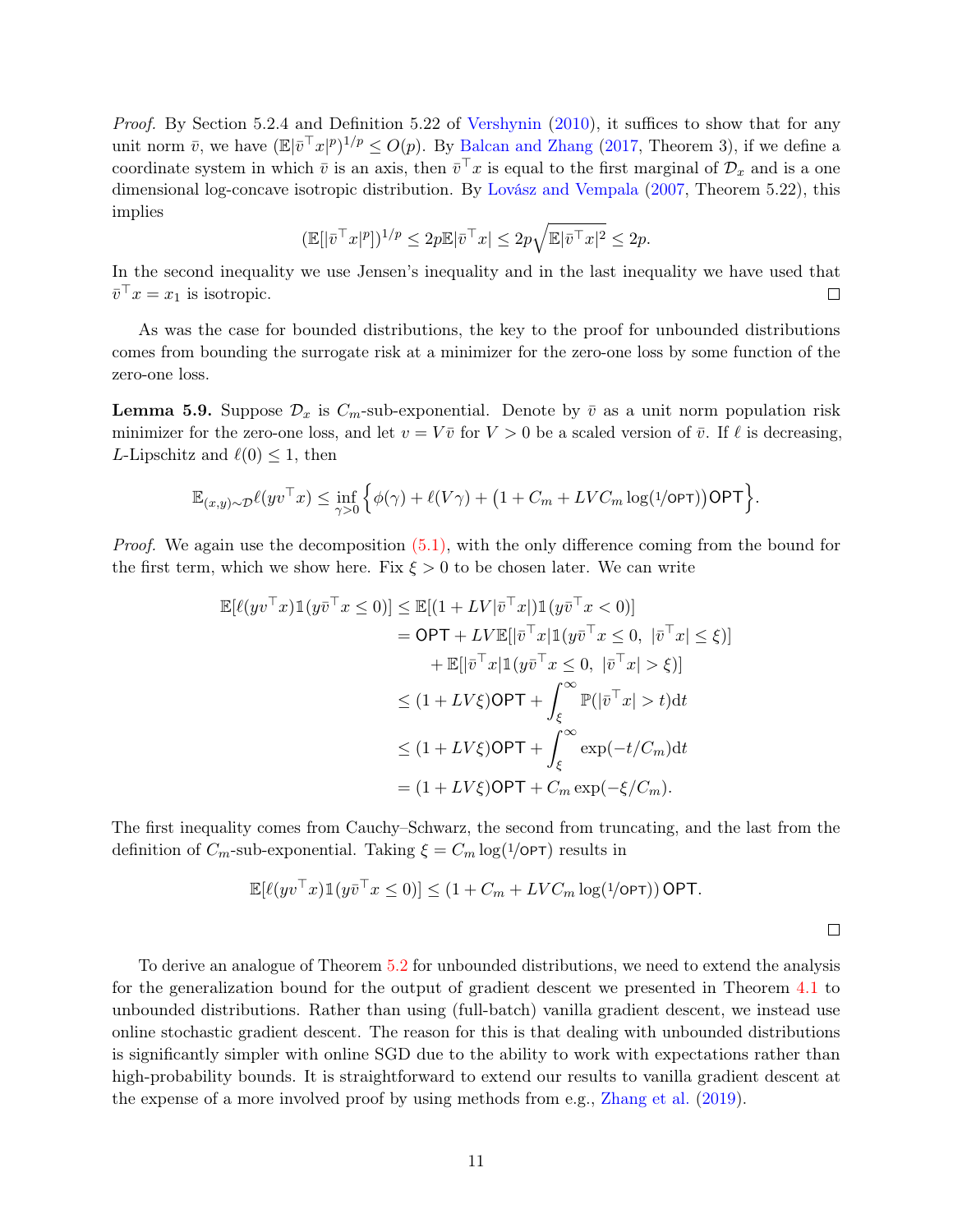Below we present our result for unbounded distributions. Its proof is similar to that of Theorem [5.2](#page-7-0) and can be found in Appendix [C.](#page-18-0)

<span id="page-11-2"></span>**Theorem 5.10.** Suppose  $\mathcal{D}_x$  is  $C_m$ -sub-exponential, and let  $\mathbb{E}[\|x\|^2] \leq B_X^2$ . Let  $\ell$  be convex, L-Lipschitz, and decreasing with  $0 < \ell(0) \leq 1$ . Let  $\varepsilon_1, \gamma > 0$  and  $\varepsilon_2 \geq 0$  be arbitrary, and fix a step size  $\eta \leq L^{-2} B_X^{-2} \varepsilon_1/4$ . By running online SGD for  $T = 2\eta^{-1} \varepsilon_1^{-1} \gamma^{-2} [\ell^{-1}(\varepsilon_2)]^{-2}$  iterations after initialization at the origin, SGD finds a point such that in expectation over  $(x_1, \ldots, x_T) \sim \mathcal{D}^T$ ,

$$
\mathbb{E}[\text{err}_{\mathcal{D}}^{0-1}(w_t)] \leq 1/\ell(0) \Big[ \phi(\gamma) + \varepsilon_1 + \varepsilon_2 + \left(1 + C_m + LC_m \ell^{-1}(\varepsilon_2) \gamma^{-1} \log(1/\text{OPT})\right) \text{OPT}\Big].
$$

The above theorem yields the following bound for sub-exponential distributions satisfying Uanti-concentration. Recall from Examples [3.6](#page-4-2) and [5.8](#page-9-1) that log-concave isotropic distributions are  $O(1)$ -sub-exponential and satisfy anti-concentration with  $U = 1$ .

<span id="page-11-0"></span>**Corollary 5.11.** Suppose  $\mathcal{D}_x$  is  $C_m$ -sub-exponential with  $\mathbb{E}[\|x\|^2] \leq B_X^2$  and assume U-anticoncentration holds. Let  $\ell$  be the logistic loss and let  $\varepsilon > 0$ . Fix a step size  $\eta \leq B_X^{-2}\varepsilon/16$ . By running online SGD for  $T = \tilde{O}(\eta^{-1} \varepsilon^{-1} C_m U^{-1} \textsf{OPT}^{-1})$  iterations, there exists a point  $w_t, t < T$ , such that

$$
\mathbb{E}[\mathrm{err}_{\mathcal{D}}^{0-1}(w_t)] \le \tilde{O}\left((C_m/v)^{1/2}\mathsf{OPT}^{1/2}\right) + \varepsilon.
$$

*Proof.* By Example [3.4,](#page-4-1)  $\phi(\gamma) \leq 2\gamma U$ . Since  $\ell^{-1}(\varepsilon) \in [\log(1/2\varepsilon), \log(2/\varepsilon)]$ , we can take  $\varepsilon_2 = \text{OPT}$  in Theorem [5.10](#page-11-2) to get

$$
\mathbb{E}[\mathrm{err}_{\mathcal{D}}^{0-1}(w_t)] \leq 1/\mathrm{log}(2)\Big[2\gamma U + \varepsilon + \left(2 + C_m + LC_m\gamma^{-1}\log^2(2/\mathrm{OPT})\right)\mathrm{OPT}\Big].
$$

This bound is optimized when  $U\gamma = C_m \gamma^{-1}$ OPT, i.e.,  $\gamma = U^{-1/2} C_m^{1/2}$ OPT<sup>1</sup>, Substituting this value for  $\gamma$  we get the desired bound with  $T = 2\log(2)\eta^{-1} \varepsilon^{-1} C_m U^{-1} \mathsf{OPT}^{-1} \log^2(1/2\mathsf{OPT}).$  $\Box$ 

Remark 5.12. [Diakonikolas et al.](#page-23-0) [\(2020e,](#page-23-0) Theorem 1.4) recently showed that if the marginal of D over x is the standard Gaussian in d dimensions, for every convex, non-decreasing loss  $\ell$ , the minimizer  $v = \operatorname{argmin}_w F_\ell(w)$  satisfies  $\operatorname{err}^{0-1}_\mathcal{D}(v) = \Omega(\mathsf{OPT}\sqrt{\log(1/\mathsf{OPT})})$ . Thus, there is a large gap between our upper bound of  $\tilde{O}(\mathsf{OPT}^{1/2})$  and their corresponding lower bound. We think it is an interesting question if either the lower bound or the upper bound could be sharpened.

We also wish to note that [Diakonikolas et al.](#page-23-0) [\(2020e\)](#page-23-0) showed that by using gradient descent on a certain bounded and decreasing non-convex surrogate for the zero-one loss, it is possible to show that gradient descent finds a point with  $err_{\mathcal{D}}^{0-1}(w_T) \leq O(\mathsf{OPT}) + \varepsilon$ . In comparison with our result, this is perhaps not surprising: if one is able to show that gradient descent with a bounded and decreasing loss function can achieve population risk bounded by  $O(\mathbb{E}[\ell(yv^{\top}x)])$  for arbitrary  $v \in \mathbb{R}^d$ , then the same proof technique that yields Theorem [5.10](#page-11-2) from Lemma [5.9](#page-10-0) would demonstrate that  $err_{\mathcal{D}}^{0-1}(w_t) \leq O(\mathsf{OPT})$ . Since the only globally bounded convex function is constant, this approach would require working with a non-convex loss.

#### <span id="page-11-1"></span>6 Conclusion and Future Work

In this work we analyzed the problem of learning halfspaces in the presence of agnostic label noise. We showed that the simple approach of gradient descent on convex surrogates for the zero-one loss (such as the cross entropy or hinge losses) can yield approximate minimizers for the zero-one loss for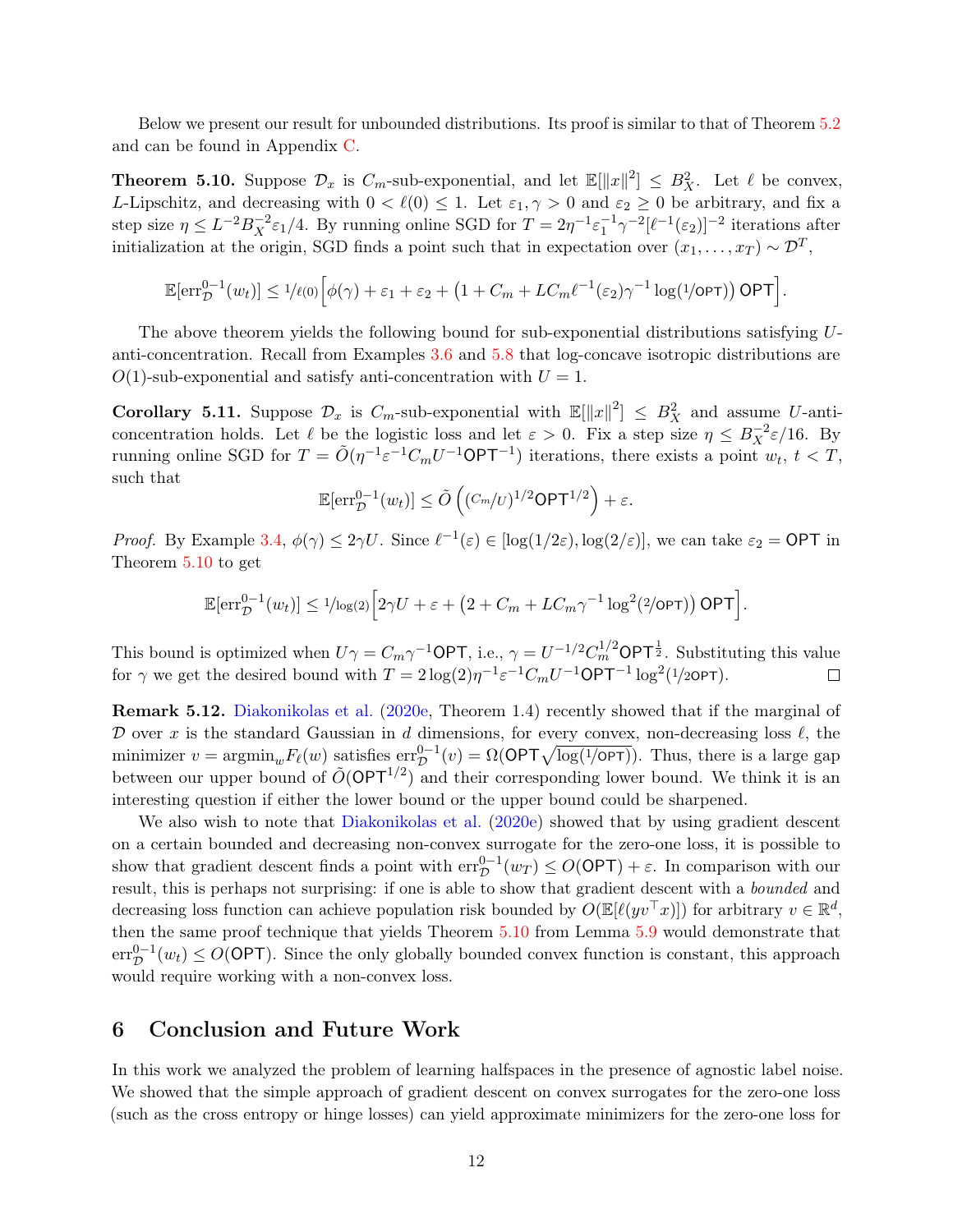both hard margin distributions and sub-exponential distributions satisfying an anti-concentration inequality enjoyed by log-concave isotropic distributions. Our results match (up to logarithmic factors) lower bounds shown for hard margin distributions. For future work, we are interested in exploring the utility of the soft margin for understanding other classification problems.

### Acknowledgements

We thank Peter Bartlett for helpful comments that led us to the result on fast rates for stochastic gradient descent.

#### <span id="page-12-0"></span>A Fast Rates with Stochastic Gradient Descent

In Theorem [4.1,](#page-5-1) we showed that  $F_{\ell}(w_T) \leq F_{\ell}(v) + O(1/\sqrt{n})$  given n samples from D by using vanilla (full-batch) gradient descent. In this section we demonstrate that by instead using stochastic gradient descent, one can achieve  $F_{\ell}(w_T) \leq O(F_{\ell}(v)) + O(1/n)$  by appealing to a martingle Bernstein bound. We note that although the population risk guarantee degrades from  $F_{\ell}(v)$  to  $O(F_{\ell}(v))$ , our bounds for the zero-one risk in vanilla gradient descent already have constant-factor errors and so the constant-factor error for  $F_{\ell}(v)$  will not change the order of our final bounds.

The version of stochastic gradient descent that we study is the standard online SGD. Suppose we sample  $z_t = (x_t, y_t) \stackrel{\text{i.i.d.}}{\sim} \mathcal{D}$  for  $t = 1, \ldots, T$ , and let us denote the  $\sigma$ -algebra generated by the first t samples as  $\mathcal{G}_t = \sigma(z_1, \ldots, z_t)$ . Define

$$
\widehat{F}_t(w) := \ell(y_t w^\top x_t), \quad \mathbb{E}[\widehat{F}_t(w_t)|\mathcal{G}_{t-1}] = F(w_t) = \mathbb{E}_{(x,y)\sim \mathcal{D}} \ell(y w_t^\top x).
$$

The online stochastic gradient descent updates take the form

$$
w_{t+1} := w_t - \eta \nabla F_t(w_t).
$$

We are able to show an improved rate of  $O(\varepsilon^{-1})$  when using online SGD.

<span id="page-12-1"></span>**Theorem A.1** (Fast rate for online SGD). Assume that  $\ell(\cdot) \geq 0$  is convex, strictly decreasing, L-Lipschitz and H-smooth. Assume  $||x|| \leq B_X$  a.s. For simplicity assume that  $w_0 = 0$ . Let  $v \in \mathbb{R}^d$ be arbitrary with  $||v|| \le V$ . Let  $\eta \le (32HB_X^2)^{-1}$ . Then for any  $\varepsilon, \delta > 0$ , by running online stochastic gradient descent for  $T = O(\varepsilon^{-1} V^2 \log(1/\delta))$  iterations, with probability at least  $1 - \delta$  there exists a point  $w_{t^*}$ , with  $t^* < T$ , such that

$$
\mathrm{err}_{\mathcal{D}}^{0-1}(w_{t^*}) \le O(\mathbb{E}[\ell(yv^\top x)]) + \varepsilon,
$$

where  $O(\cdot)$  hides constant factors that depend on L, H and B<sub>X</sub> only.

In this section we will sketch the proof for the above theorem. First, we note the following guarantee for the empirical risk. This result is a standard result in online convex optimization (see, e.g., Theorem 14.13 in [Shalev-Shwartz and Ben-David](#page-23-12) [\(2014\)](#page-23-12)).

<span id="page-12-2"></span>**Lemma A.2.** Suppose that  $\ell(\cdot) \geq 0$  is convex and H-smooth, and that  $||x|| \leq B_X$  a.s. Then for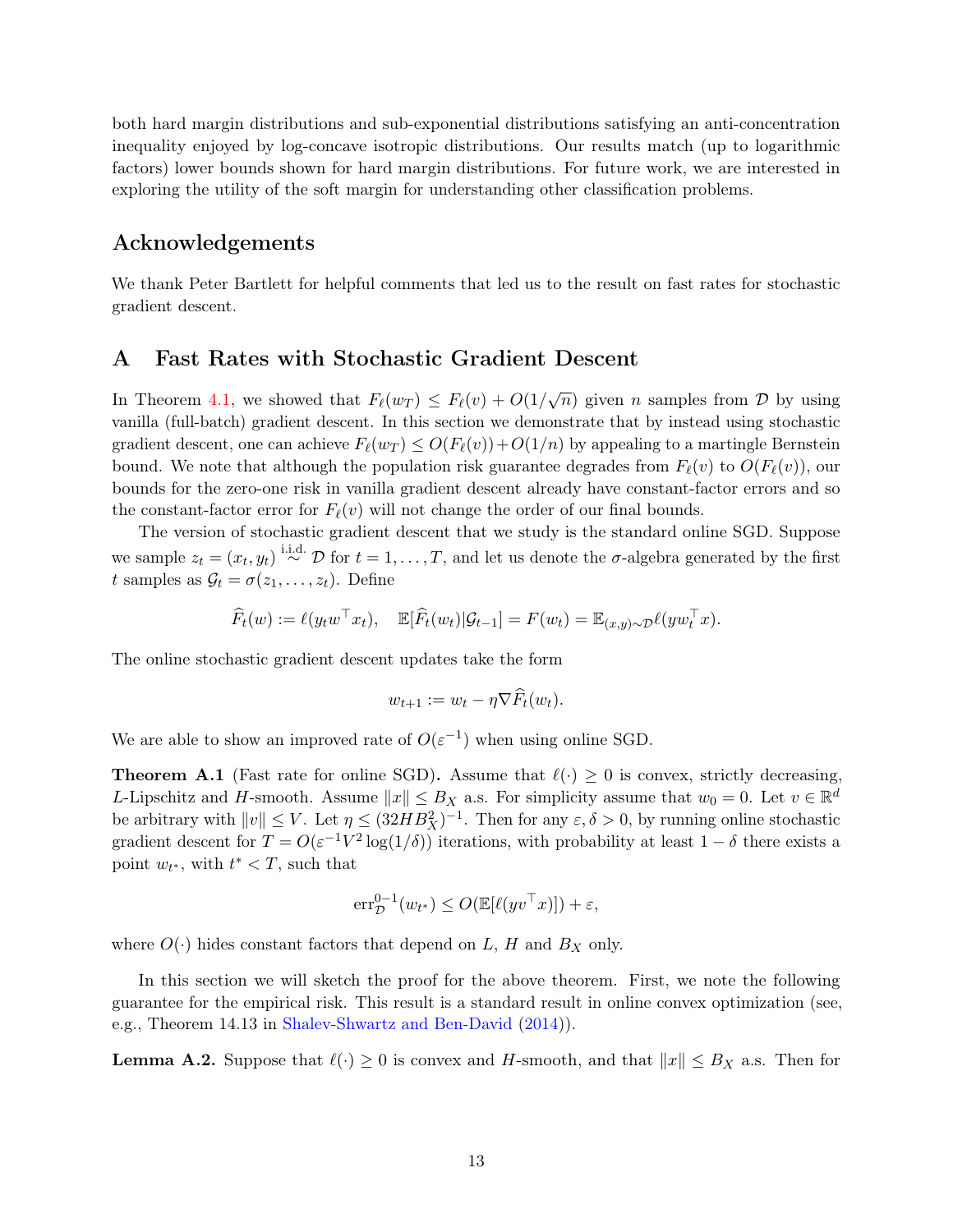any  $\alpha \in (0, 1)$ , for fixed step size  $\eta \leq \alpha/(8HB_X^2)$ , and for any  $T \geq 1$ , it holds that

$$
\frac{1}{T} \sum_{t=0}^{T-1} \widehat{F}_t(w_t) \le (1+\alpha) \frac{1}{T} \sum_{t=0}^{T-1} \widehat{F}_t(v) + \frac{\|w_0 - v\|^2}{\eta T}.
$$

From here, one could take expectations and show that in expectation over the randomness of SGD, the population risk found by gradient descent is at most  $(1 + \alpha)F_{\ell}(v) + O(1/T)$ , but we are interested in developing a generalization bound that has the same fast rate but holds with high probability, which requires significantly more work. Much of the literature for fast rates in stochastic optimization require additional structure to achieve such results: [Bartlett et al.](#page-22-12) [\(2006\)](#page-22-12) showed that the empirical risk minimizer converges at a fast rate to its expectation under a low-noise assumption; [Sridharan et al.](#page-24-4) [\(2009\)](#page-24-4) achieved fast rates for the output of stochastic optimization by using explicit regularization by a strongly convex regularizer; [Srebro et al.](#page-24-5) [\(2010\)](#page-24-5) shows that projected online SGD achieves fast rates when  $\min_v \mathbb{E}[\ell(yv^\top x)] = 0$ . By contrast, we show below that the standard online SGD algorithm achieves a constant-factor approximation to the best population risk at a fast rate. We do so by appealing to the following martingale Bernstein inequality.

<span id="page-13-0"></span>**Lemma A.3** [\(Beygelzimer et al.](#page-22-13) [\(2011\)](#page-22-13), Theorem 1). Let  ${Y_t}$  be a martingale adapted to the filtration  $\mathcal{G}_t$ , and let  $Y_0 = 0$ . Let  $\{D_t\}$  be the corresponding martingale difference sequence. Fix  $T > 0$ , and define the sequence of conditional variance

$$
U_{T-1} := \sum_{t < T} \mathbb{E}[D_t^2 | \mathcal{G}_{t-1}],
$$

and assume that  $D_t \leq R$  almost surely. Then for any  $\delta \in (0,1)$ , with probability greater than  $1-\delta$ ,

$$
Y_{T-1} \le R \log(1/\delta) + (e-2)U_{T-1}/R.
$$

We would like to take  $Y_t = \sum_{\tau \leq t} [F(w_t) - F_t(w_t)],$  which has martingale difference sequence  $D_t = F(w_t) - \hat{F}_t(w_t)$ . The difficulty here is showing that  $D_t \leq R$  almost surely for some absolute constant R. The obvious fix would be to show that the weights  $w_t$  stay within a bounded region throughout gradient descent via early stopping. In the case of full-batch gradient descent, this is indeed possible: in Lemma [E.1](#page-20-1) we showed that  $||w_t - v|| \le ||w_0 - v||$  throughout gradient descent. which would imply that  $\ell(yw_t^\top x)$  is uniformly bounded for all samples x throughout G.D., in which case  $D_t \leq F(w_t)$  would hold almost surely. But for online stochastic gradient descent, since we must continue to take draws from the distribution in order to reduce the optimization error, there isn't a straightforward way to get a bound on  $||w_t||$  to hold almost surely throughout the gradient descent trajectory.

Our way around this is to realize that in the end, our end goal is to show something of the form

$$
\mathrm{err}_{\mathcal{D}}^{0-1}(w_t) \le O(\mathbb{E}[\ell(yv^\top x)]) + O(1/T),
$$

since then we could use a decomposition similar to Lemma [5.1](#page-6-1) to bound the right hand side by terms involving  $OPT$  and a soft margin function. Since for a non-negative  $H$ -smooth loss  $[\ell'(z)]^2 \leq 4H\ell(z)$  holds, it actually suffices to show that the losses  $\{[\ell'(y_t w^\top x_t)]^2\}_1^T$  concentrate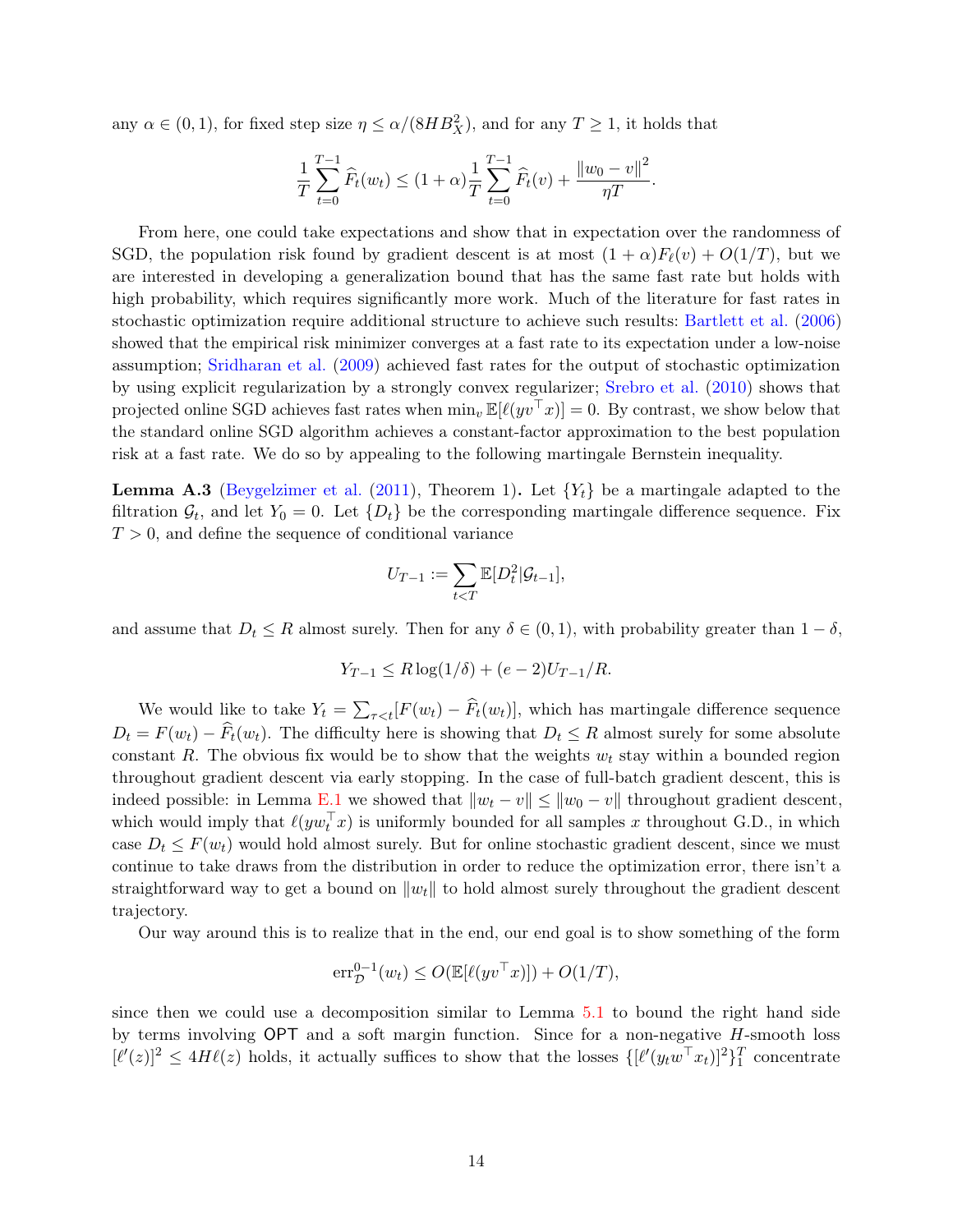around their expectation at a fast rate. Roughly, this is because one would have

<span id="page-14-0"></span>
$$
\min_{t\n
$$
\le \frac{4H}{T} \sum_{t=0}^{T-1} \ell(y_t w_t^\top x_t) + O(1/T)
$$
\n
$$
\le \frac{4H}{T} \sum_{t=0}^{T-1} \ell(y_t v^\top x_t) + O(1/T). \tag{A.1}
$$
$$

To finish the proof we can then use the fact that  $v$  is a fixed vector of constant norm to show that the empirical risk on the last line of  $(A.1)$  concentrates around  $O(E[\ell(yv^{\top}x)])$  at rate  $O(1/T)$ . For decreasing and convex loss functions,  $\ell'(z)^2$  is decreasing so the above provides a bound for  $err_{\mathcal{D}}^{0-1}(w_t)$  by Markov's inequality.

This shows that the key to the proof is to show that  $\{\ell'(y_t w_t x_t)^2\}$  concentrates at rate  $O(1/T)$ . The reason this is easier than showing concentration of  $\{\ell(y_t w_t x_t)\}\$ is because for Lipschitz losses,  $\ell'(y_t w_t^\top x_t)^2$  is uniformly bounded regardless of the norm of  $w_t$ . This ensures that the almost sure condition needed for the martingale difference sequence in Lemma [A.3](#page-13-0) holds trivially. We note that a similar technique has been utilized before for the analysis of SGD [\(Ji and Telgarsky,](#page-23-14) [2020;](#page-23-14) [Cao](#page-22-14) [and Gu,](#page-22-14) [2020;](#page-22-14) [Frei et al.,](#page-23-15) [2019\)](#page-23-15), although in these settings the authors used the concentration of  $\{\ell'(z_t)\}\$  rather than  $\{\ell'(z_t)^2\}\$  since they considered the logistic loss, for which  $|\ell'(z)| \leq \ell(z)$ . Since not all smooth loss functions satisfy this inequality, we instead use concentration of  $\{\ell'(z_t)^2\}$ .

Below we formalize the above proof sketch. We first show that  $\{\ell'(y_t w_t^{\top} x_t)^2\}$  concentrates at rate  $O(1/T)$  for any fixed sequence of gradient descent iterates  $\{w_t\}$ .

<span id="page-14-3"></span>**Lemma A.4.** Let  $\ell$  be any differentiable L-Lipschitz function, and let  $z_t = (x_t, y_t) \stackrel{\text{i.i.d.}}{\sim} \mathcal{D}$ . Denote  $\mathcal{G}_t = \sigma(z_1, \ldots, z_t)$  the  $\sigma$ -algebra generated by the first t draws from  $\mathcal{D}$ , and let  $\{w_t\}$  be any sequence of random variables such that  $w_t$  is  $\mathcal{G}_{t-1}$ -measurable for each t. Then for any  $\delta > 0$ , with probability at least  $1 - \delta$ ,

<span id="page-14-1"></span>
$$
\frac{1}{T} \sum_{t=0}^{T-1} \mathbb{E}_{(x,y)\sim\mathcal{D}}\left(\left[\ell'(yw_t^\top x)\right]^2\right) \le \frac{4}{T} \sum_{t=0}^{T-1} \left[\ell'(y_t w_t^\top x_t)\right]^2 + \frac{4L^2 \log(1/\delta)}{T}.\tag{A.2}
$$

Proof. For simplicity, let us denote

$$
J(w) := \mathbb{E}_{(x,y)\sim\mathcal{D}}\left(\left[\ell'(yw^\top x)\right]^2\right), \quad \widehat{J}_t(w) := \left[\ell'(y_t w^\top x_t)\right]^2
$$

We begin by showing the second inequality in  $(A.2)$ . Define the random variable

$$
Y_t := \sum_{\tau < t} (J(w_\tau) - \widehat{J}_\tau(w_\tau)) \tag{A.3}
$$

.

Then  $Y_t$  is a martingale with respect to the filtration  $\mathcal{G}_{t-1}$  with martingale difference sequence  $D_t := J(w_t) - \hat{J}_t(w_t)$ . We need bounds on  $D_t$  and on  $\mathbb{E}[D_t^2 | \mathcal{G}_{t-1}]$  in order to apply Lemma [A.3.](#page-13-0) Since  $\ell$  is *L*-Lipschitz,

<span id="page-14-2"></span>
$$
D_t \leq J(w_t) = \mathbb{E}_{(x,y)\sim\mathcal{D}}\left([ -\ell'(yv^\top x)]^2 \right) \leq L^2.
$$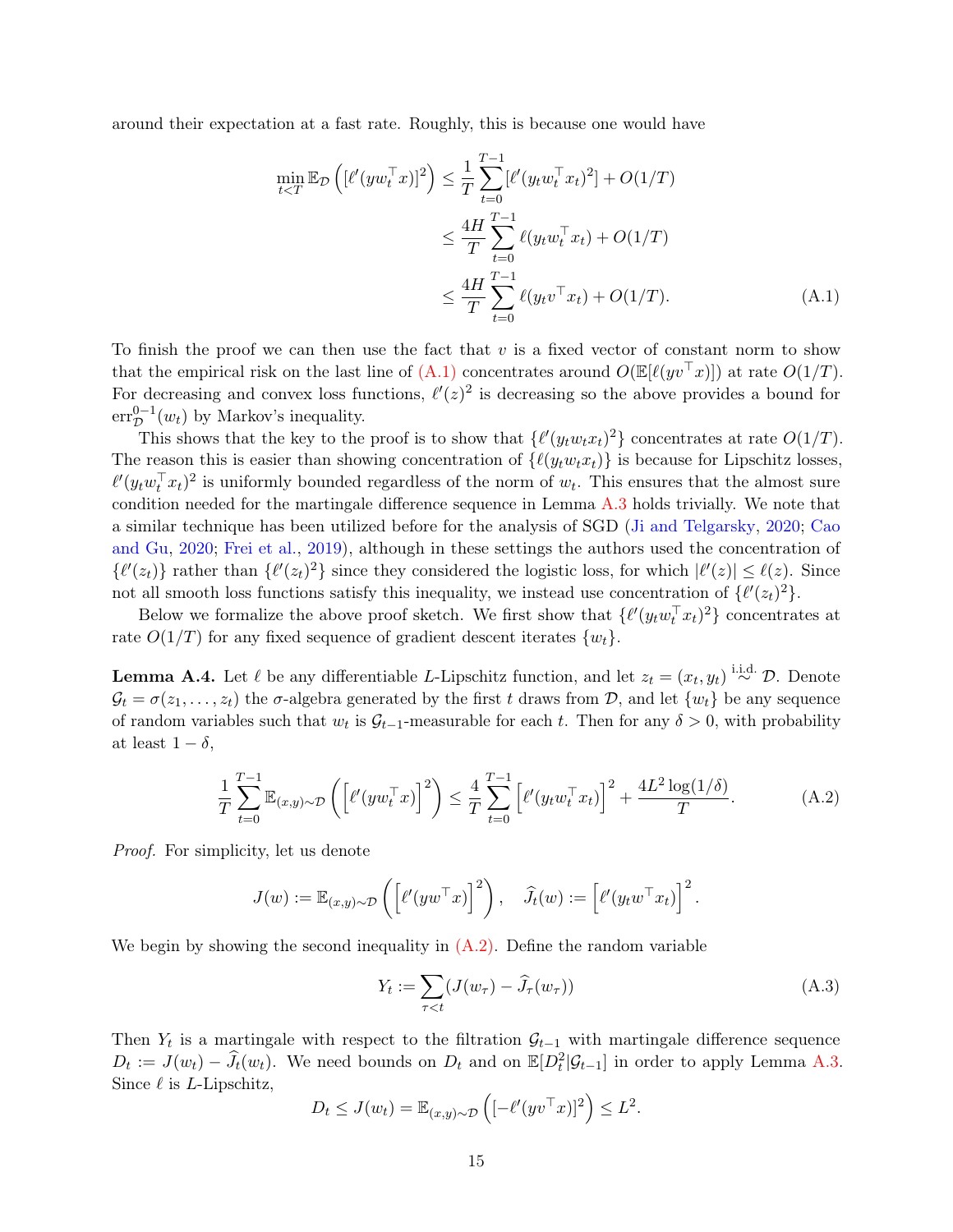Similarly,

$$
\mathbb{E}[\widehat{J}_t(w_t)^2 | \mathcal{G}_{t-1}] = \mathbb{E}\left(\left[\ell'(y_t w_t^\top x_t)\right]^4 | \mathcal{G}_{t-1}\right)
$$
  
\n
$$
\leq L^2 \mathbb{E}\left(\left[\ell'(y_t w_t^\top x_t)\right]^2 | \mathcal{G}_{t-1}\right)
$$
  
\n
$$
= L^2 J(w_t). \tag{A.4}
$$

In the inequality we use that  $\ell$  is L-Lipschitz, so that  $|\ell'(\alpha)| \leq L$ . We then can use  $(A.4)$  to bound the squared increments,

$$
\mathbb{E}[D_t^2|\mathcal{G}_{t-1}] = J(w_t)^2 - 2J(w_t)\mathbb{E}[\widehat{J}_t(w_t)|\mathcal{G}_{t-1}] + \mathbb{E}[\widehat{J}_t(w_t)^2|\mathcal{G}_{t-1}] \n\leq \mathbb{E}[\widehat{J}_t(w_t)^2|\mathcal{G}_{t-1}] \n\leq L^2J(w_t).
$$

This allows for us to bound

<span id="page-15-0"></span>
$$
U_{T-1} = \sum_{t=0}^{T-1} \mathbb{E}[D_t^2 | \mathcal{G}_{t-1}] \leq L^2 \sum_{t=0}^{T-1} J(w_t).
$$

Lemma [A.3](#page-13-0) thus implies that with probability at least  $1 - \delta$ , we have

$$
\sum_{t=0}^{T-1} (J(w_t) - \widehat{J}_t(w_t)) \le L^2 \log(1/\delta) + (\exp(1) - 2) \sum_{t=0}^{T-1} J(w_t).
$$

Using that  $(1 - \exp(1) + 2)^{-1} \leq 4$ , we divide each side by T and get

$$
\frac{1}{T} \sum_{0=t}^{T-1} J(w_t) \leq \frac{4}{T} \sum_{t=0}^{T-1} \widehat{J}_t(w_t) + \frac{4L^2 \log(1/\delta)}{T}.
$$

This completes the proof.

Next, we show that the average of  $\{\ell(y_t v^\top x_t)\}\$ is at most twice its mean at rate  $O(1/T)$ .

<span id="page-15-1"></span>**Lemma A.5.** Let  $\ell$  be any L-Lipschitz function, and suppose that  $\ell(0) \leq 1$  and  $||x||_2 \leq B$  a.s. Let  $v \in \mathbb{R}^d$  be arbitrary with  $||v|| \leq V$ . For any  $\delta > 0$ , with probability at least  $1 - \delta$ ,

$$
\frac{1}{T} \sum_{t=0}^{T-1} \widehat{F}_t(v) \le 2F(v) + \frac{2(1 + LVB_X) \log(1/\delta)}{T}.
$$

Proof. Let  $\mathcal{G}_t = \sigma(z_1, \ldots, z_t)$  be the  $\sigma$ -algebra generated by the first t draws from  $\mathcal{D}$ . Then the random variable  $Y_t := \sum_{\tau \leq t} (F_\tau(v) - F(v))$  is a martingale with respect to the filtration  $\mathcal{G}_{t-1}$  with martingale difference sequence  $D_t := \widehat{F}_t(v) - F(v)$ . We need bounds on  $D_t$  and on  $\mathbb{E}[D_t^2 | \mathcal{G}_{t-1}]$  in order to apply Lemma [A.3.](#page-13-0) Since  $\ell$  is L-Lipschitz and  $||x|| \leq B_X$  a.s., that  $||v|| \leq V$  implies that almost surely,

$$
D_t \le \widehat{F}_t(v) = \ell(y_t v^\top x_t) \le (1 + LV B_X). \tag{A.5}
$$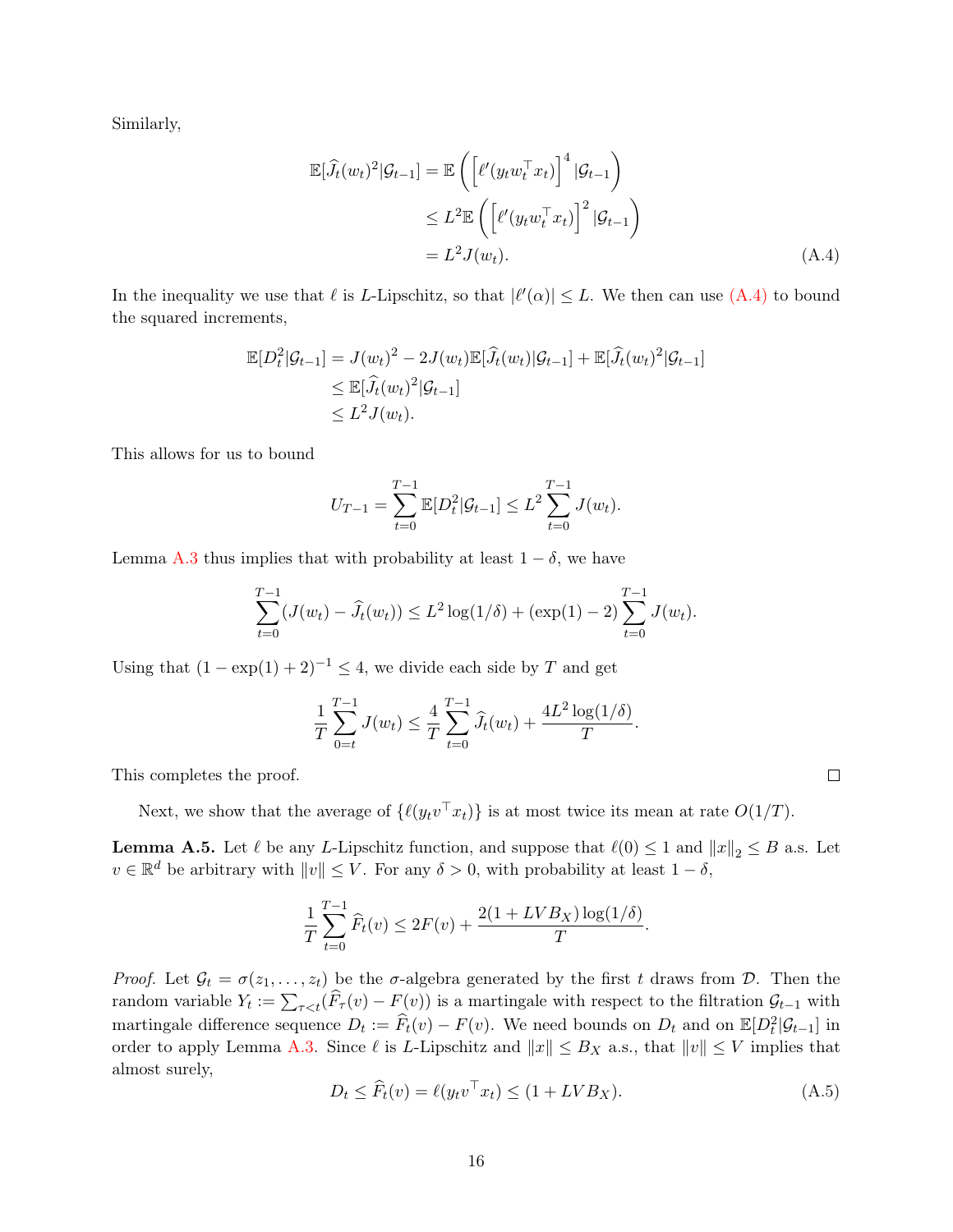Similarly,

<span id="page-16-0"></span>
$$
\mathbb{E}[\widehat{F}_t(v)^2|\mathcal{G}_{t-1}] = \mathbb{E}\left[\ell(y_t v^\top x_t)^2|\mathcal{G}_{t-1}\right] \n\leq (1 + LVB_X)\mathbb{E}[\ell(y_t v^\top x_t)] \n= (1 + LVB_X)F(v).
$$
\n(A.6)

In the inequality, we have used that  $(x_t, y_t)$  is independent from  $\mathcal{G}_{t-1}$  together with  $(A.5)$ . We then can use  $(A.6)$  to bound the squared increments,

$$
\mathbb{E}[D_t^2|\mathcal{G}_{t-1}] = F(v)^2 - 2F(v)\mathbb{E}[\widehat{F}_t(v)|\mathcal{G}_{t-1}] + \mathbb{E}[\widehat{F}_t(v)^2|\mathcal{G}_{t-1}]
$$
  
\n
$$
\leq \mathbb{E}[\widehat{F}_t(v)^2|\mathcal{G}_{t-1}]
$$
  
\n
$$
\leq (1 + LVB_X)F(v).
$$

This allows for us to bound

$$
U_{T-1} := \sum_{t=0}^{T-1} \mathbb{E}[D_t^2 | \mathcal{G}_{t-1}] \le (1 + LVB_X)TF(v).
$$

Lemma [A.3](#page-13-0) thus implies that with probability at least  $1 - \delta$ , we have

$$
\sum_{t=0}^{T-1} (\widehat{F}_t(v) - F(v)) \le (1 + LVB_X) \log(1/\delta) + (\exp(1) - 2)TF(v).
$$

Using that  $\exp(1) - 2 \leq 1$ , we divide each side by T and get

<span id="page-16-1"></span>
$$
\frac{1}{T} \sum_{t=0}^{T-1} \widehat{F}_t(v) \le 2F(v) + \frac{2(1 + LVB_X)\log(1/\delta)}{T}.
$$

Finally, we put these ingredients together for the proof of Theorem [A.1.](#page-12-1)

*Proof.* Since  $\ell$  is convex and H-smooth, we can take  $\alpha = 1/4$  in Lemma [A.2](#page-12-2) to get

$$
\frac{1}{T} \sum_{t=0}^{T-1} \widehat{F}_t(w_t) \le \frac{5}{4T} \sum_{t=0}^{T-1} \widehat{F}_t(v) + \frac{V^2}{\eta T}.
$$
\n(A.7)

We can therefore bound

$$
\min_{t  

$$
\leq \frac{4}{T} \sum_{t=0}^{T-1} [\ell'(y_t w_t^\top x_t)]^2 + \frac{4L^2 \log(2/\delta)}{T}
$$
  

$$
\leq \frac{16H}{T} \sum_{t=0}^{T-1} \widehat{F}_t(w_t) + \frac{4L^2 \log(2/\delta)}{T}
$$
$$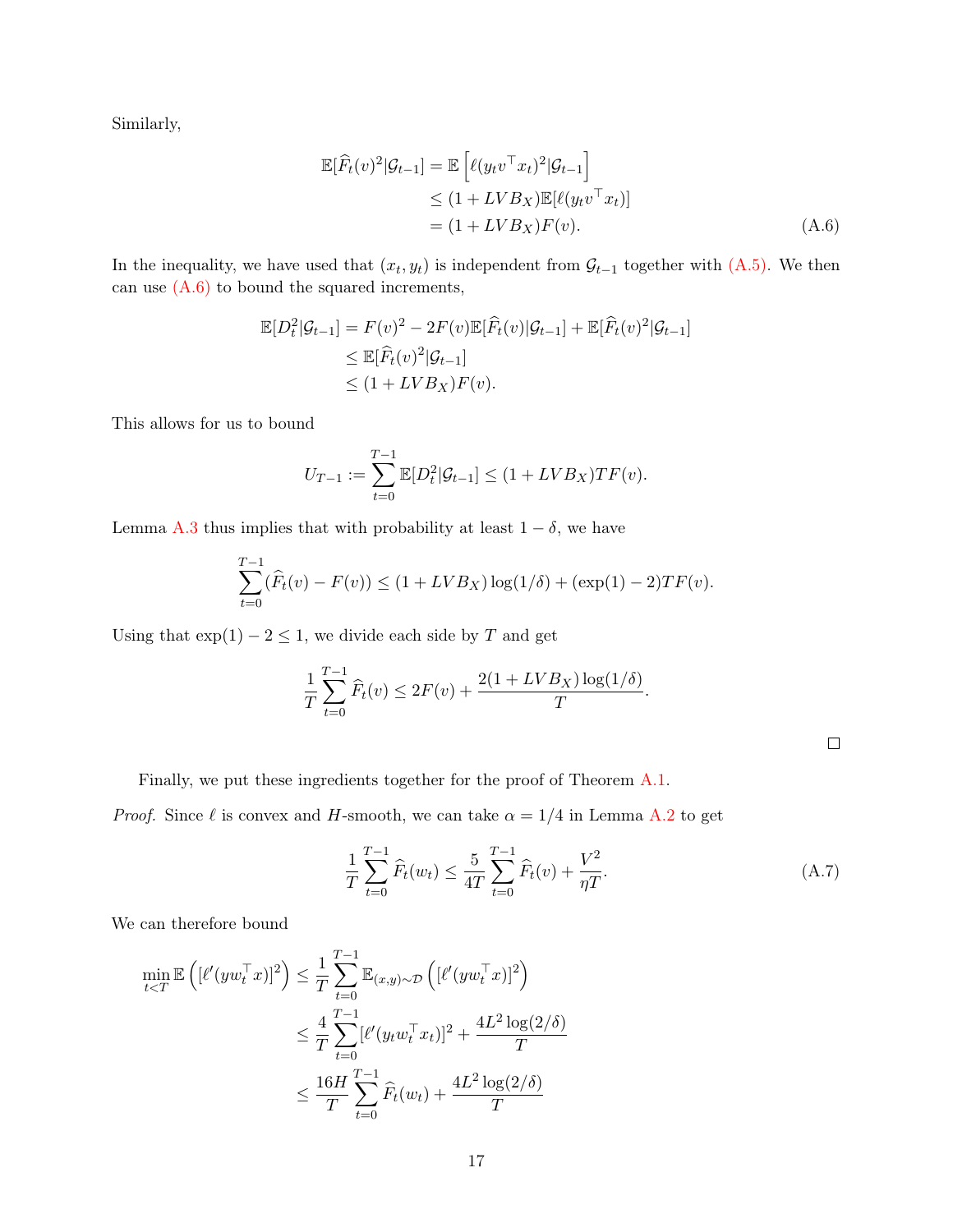<span id="page-17-1"></span>
$$
\leq \frac{20H}{T} \sum_{t=0}^{T-1} \widehat{F}_t(v) + \frac{5L^2 \log(2/\delta) + V^2}{\eta T}
$$
  

$$
\leq 40HF(v) + \frac{40H(1 + LVB_X)\eta \log(2/\delta) + 5L^2 \eta \log(2/\delta) + V^2}{\eta T}.
$$
 (A.8)

The second inequality holds since  $\ell$  is L-Lipschitz so that we can apply Lemma [A.4.](#page-14-3) The third inequality uses that  $\ell$  is non-negative and H-smooth, so that  $[\ell'(z)]^2 \leq 4H\ell(z)$  (see [Srebro et al.](#page-24-5)  $(2010, \text{Lemma } 2.1)$  $(2010, \text{Lemma } 2.1)$ . The fourth inequality uses  $(A.7)$ , and the final inequality uses Lemma [A.5.](#page-15-1)

Since  $\ell$  is convex and decreasing,  $\frac{d}{dz}\ell'(z)^2 = 2\ell'(z)\ell''(z) \leq 0$ , so  $\ell'(z)^2$  is decreasing. By Markov's inequality, this implies

$$
\mathbb{P}(yw_t^\top x < 0) = \mathbb{P}\left( [\ell'(yw_t^\top x)]^2 \ge \ell'(0)^2 \right) \le [\ell'(0)]^{-2} \mathbb{E}\left( [\ell'(yw_t^\top x)]^2 \right).
$$

Substituting this into  $(A.8)$ , this implies that with probability at least  $1 - \delta$ ,

$$
\mathrm{err}_{\mathcal{D}}^{0-1}(w_t) \le O(F(v)) + O(V^2 \log(1/\delta)/T).
$$

We note that the above proof works for an arbitrary initialization  $w_0$  such that  $||w_0||$  is bounded by an absolute constant with high probability, e.g. with the random initialization  $w_0 \stackrel{\text{i.i.d.}}{\sim} N(0, I_d/d)$ . The only difference is that we need to replace  $V^2$  with  $||w_0 - v||^2 \le O(V^2)$  in  $(A.7)$  and the subsequent lines.

### <span id="page-17-0"></span>B Soft Margin for Uniform Distribution

We show here that the soft margin function for the uniform distribution on the sphere has an unavoidable dimension dependence. Consider  $x \sim \mathcal{D}$  is uniform on the sphere in d dimensions. Then x has the same distribution as  $z/||z||$ , where  $z \sim N(0, I_d)$  is the d-dimensional Gaussian. The soft margin function on x thus satisfies, for  $||v|| = 1$ ,

$$
\phi(\gamma) = \mathbb{P}_x(|v^\top x| \leq \gamma) = \mathbb{P}_z\left(|v^\top z|^2 / \|z\|^2 \leq \gamma^2\right).
$$

By symmetry, we can rotate the coordinate system so that  $v = (1, 0, \ldots)$ , which results in  $\phi(\gamma)$ taking the form

$$
\mathbb{P}\left(\frac{z_1^2}{\sum_{i=1}^d z_i^2} \le \gamma^2\right) = \mathbb{P}\left((1-\gamma^2)z_1^2 \le \gamma^2 \sum_{i=2}^d z_i^2\right)
$$

$$
= \mathbb{P}\left(z_1^2 \le \frac{\gamma^2}{1-\gamma^2} \sum_{i=2}^d z_i^2\right)
$$

$$
\ge \mathbb{P}(z_1^2 \le \gamma^2 \sum_{i=2}^d z_i^2).
$$

Since  $\gamma^2 \sum_{i=2}^d z_i^2 = \Theta(\gamma^2 d)$  with high probability by concentration of the  $\chi^2$  distribution, and since  $\mathbb{P}(|z_1| \leq a) = \Theta(a)$  for the Gaussian, this shows that  $\phi(\gamma) = \Omega(\gamma \sqrt{d})$  when  $\mathcal{D}_x$  is uniform on the sphere. Thus our approach of using the soft margin in Theorem [5.2](#page-7-0) to derive generalization bounds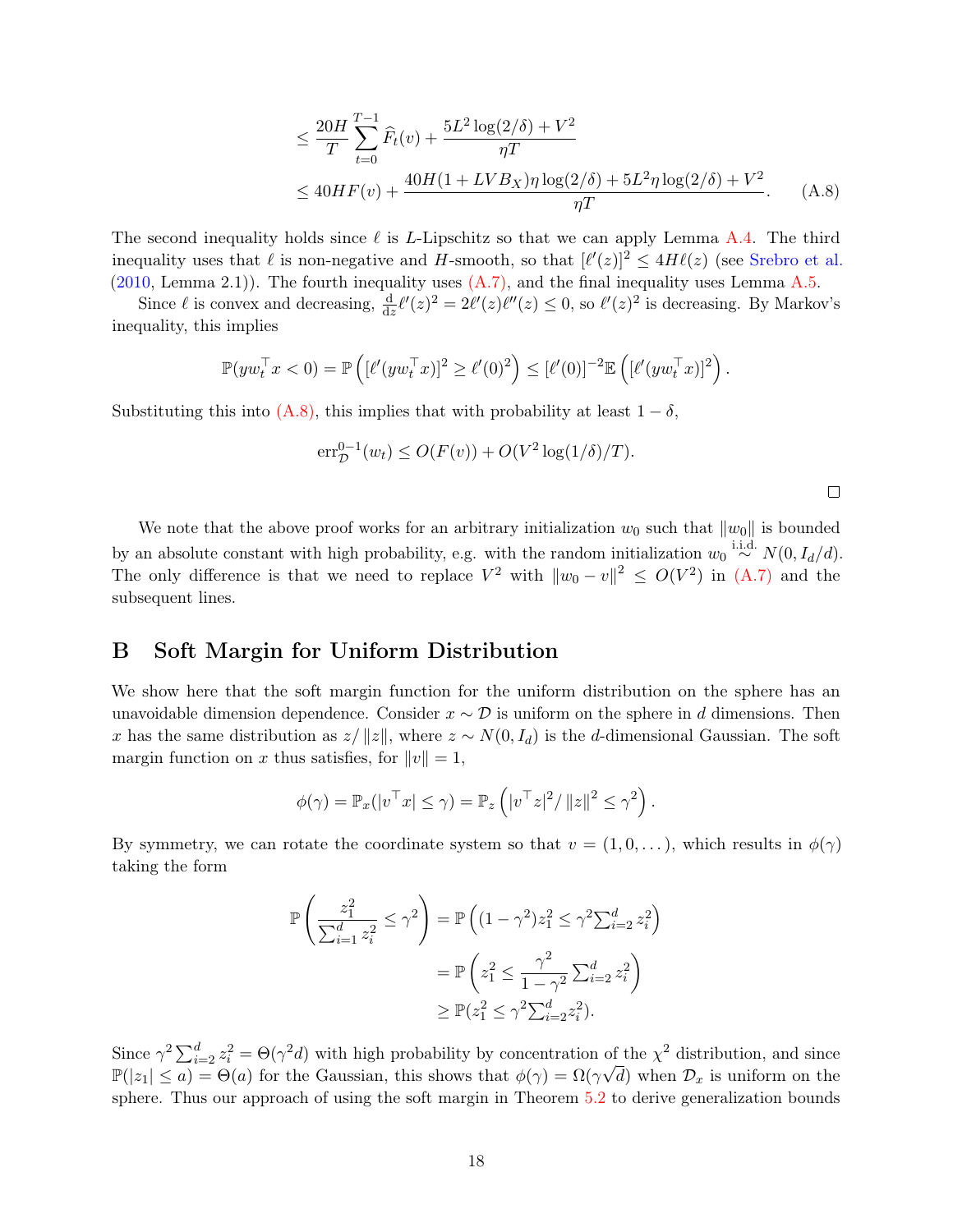will result in multiplicative terms attached to OPT that will grow with d for such a distribution.

## <span id="page-18-0"></span>C Proofs for Unbounded Distributions

In this section we prove Theorem [5.10.](#page-11-2)

#### <span id="page-18-1"></span>C.1 Empirical Risk

First, we derive an analogue of Lemma [E.1](#page-20-1) that holds for any distribution satisfying  $\mathbb{E}[\|x\|^2] \leq B_X^2$  by appealing to online stochastic gradient descent. Note that any distribution over  $\mathbb{R}^d$  with sub-Gaussian coordinates satisfies  $\mathbb{E}[\Vert x \Vert^2] \leq B^2$  for some  $B \in \mathbb{R}$ .

We use the same notation from Section [A,](#page-12-0) where we assume samples  $z_t = (x_t, y_t) \stackrel{\text{i.i.d.}}{\sim} \mathcal{D}$  for  $t = 1, \ldots, T$ , and  $\mathcal{G}_t := \sigma(z_1, \ldots, z_t)$ , and denote

$$
\widehat{F}_t(w) := \ell(y_t w^\top x_t), \quad \mathbb{E}[\widehat{F}_t(w_t)|\mathcal{G}_{t-1}] = F(w_t) = \mathbb{E}_{(x,y)\sim \mathcal{D}} \ell(y w_t^\top x).
$$

The online stochastic gradient descent updates take the form

$$
w_{t+1} := w_t - \eta \nabla \widehat{F}_t(w_t).
$$

<span id="page-18-2"></span>**Lemma C.1.** Suppose  $\mathbb{E}_{\mathcal{D}_x}[\|x\|^2] \leq B_X^2$ . Suppose that  $\ell$  is convex and L-Lipschitz. Let  $v \in \mathbb{R}^d$  and  $\varepsilon, \alpha \in (0, 1)$  be arbitrary, and consider any initialization  $w_0 \in \mathbb{R}^d$ . Provided  $\eta \leq L^{-2} B_X^{-2} \varepsilon/2$ , then for any  $T \in \mathbb{N}$ ,

$$
\frac{1}{T} \sum_{t=0}^{T-1} \mathbb{E} F(w_t) \le F(v) + \frac{\|w_0 - v\|^2}{\eta T} + \varepsilon.
$$

Proof. The proof is very similar to that of the proof of Lemma [A.2](#page-12-2) described in Appendix [C.1,](#page-18-1) so we describe here the main modifications. The key difference comes from the gradient upper bound: for  $g_t = \ell'(y_t w_t^{\top} x_t)$ , instead of getting an upper bound that holds a.s. in terms of the loss, we only show that its expectation is bounded by a constant:

$$
\mathbb{E}[\|g_t\|^2 |\mathcal{G}_{t-1}] \leq \mathbb{E}[\ell'(y_t w_t x_t)^2 \|x_t\|^2 |\mathcal{G}_{t-1}] \leq L^2 \mathbb{E}[\|x_t\|^2 |\mathcal{G}_{t-1}] \leq L^2 B_X^2.
$$

By convexity,  $\langle g_t, w_t - v \rangle \ge \overline{F}_t(w_t) - \overline{F}_t(v)$ . Thus taking  $\eta = O(\varepsilon)$ , we get

$$
||w_t - v||^2 - \mathbb{E}[||w_{t+1} - v||^2 |\mathcal{G}_{t-1}] \ge \mathbb{E}[2\eta(\widehat{F}_t(w_t) - \widehat{F}_t(v)) - \eta^2 ||g_t||^2 |\mathcal{G}_{t-1}]
$$
  
\n
$$
\ge 2\eta(F(w_t) - F(v)) - \eta^2 L^2 B_X^2
$$
  
\n
$$
\ge 2\eta(F(w_t) - F(v) - \varepsilon).
$$

Taking expectations with respect to the randomness of SGD and summing from 0 to  $T - 1$ , we get

$$
\frac{1}{T} \sum_{t=0}^{T-1} \mathbb{E} F(w_t) \le F(v) + \frac{\|w_0 - v\|^2}{\eta T} + \varepsilon.
$$

 $\Box$ 

We note that the above analysis is quite loose and we are aware of a number of ways to achieve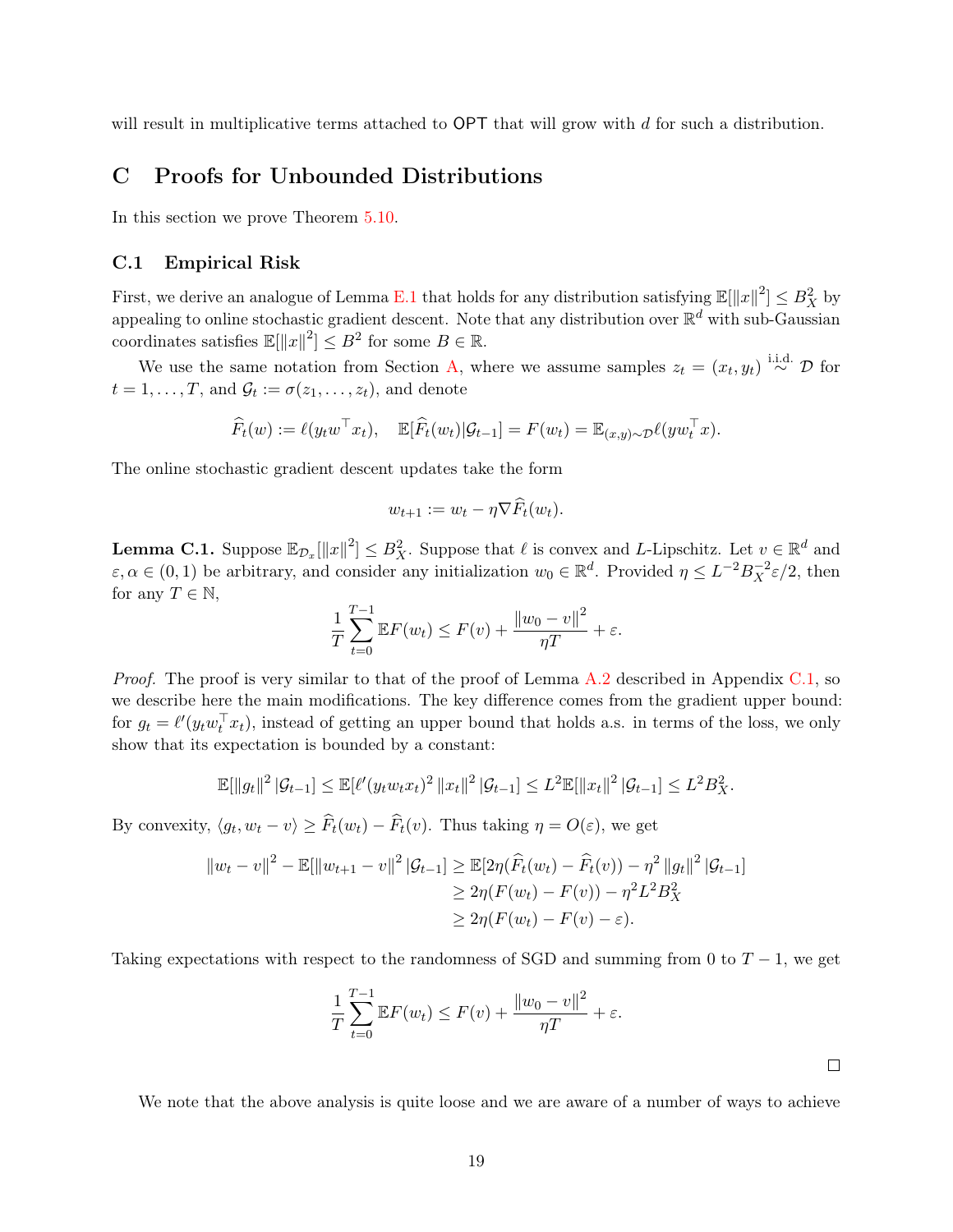faster rates by introducing various assumptions on  $\ell$  and  $\mathcal{D}_x$ ; we chose the presentation above for simplicity.

With the above result in hand, we can prove Theorem [5.10.](#page-11-2)

*Proof.* Let  $\varepsilon_1 > 0$ . By taking  $\eta \leq L^{-2} B_X^{-2} \varepsilon_1/8$  and  $T = 2V^2 \eta^{-1} \varepsilon_1^{-1}$ , Lemma [C.1](#page-18-2) and Markov's inequality, this implies that there exists some  $t < T$  such that

$$
\mathbb{E}[\text{err}_{\mathcal{D}}^{0-1}(w_t)] \leq \mathbb{E}[F(w_t)] \leq \frac{1}{\ell(0)} \Big[ F(v) + \frac{V^2}{\eta T} + \varepsilon_1/2 \leq F(v) + \varepsilon_1 \Big].
$$

By Lemma [5.9,](#page-10-0) this implies that for any  $\gamma > 0$ ,

$$
\mathbb{E}[\mathrm{err}_{\mathcal{D}}^{0-1}(w_t)] \leq 1/\ell(0) \Big[ \left(1 + C_m + LVC_m \log(1/\mathrm{OPT})\right) \mathrm{OPT} + \phi(\gamma) + \ell(V\gamma) + \varepsilon_1 \Big].
$$

For  $\varepsilon_2 \geq 0$ , by taking  $V = \gamma^{-1} \ell^{-1} (\varepsilon_2)$ , this means that for any  $\gamma > 0$ , we have

$$
\mathbb{E}[\mathrm{err}_{\mathcal{D}}^{0-1}(w_t)] \leq 1/\ell(0) \Big[ \left(1 + C_m + LC_m \ell^{-1}(\varepsilon_2) \gamma^{-1} \log(1/\mathrm{OPT})\right) \mathrm{OPT} + \phi(\gamma) + \varepsilon_1 + \varepsilon_2 \Big].
$$

For  $V = \gamma^{-1} \ell^{-1}(\varepsilon_2)$ , we need  $T = 2\gamma^{-2} \eta^{-1} \varepsilon_1^{-1} [\ell^{-1}(\varepsilon_2)]^2$ .

### <span id="page-19-0"></span>D Loss Functions and Sample Complexity for Separable Data

We present here the proof of Corollary [4.2.](#page-5-2)

*Proof.* Let  $v = V\overline{v}$ . By Theorem [4.1,](#page-5-1) for any  $\varepsilon, \delta > 0$  and  $V > 0$ , running gradient descent for  $T = 4[\ell(0)]^{-1} \eta^{-1} V^2 \varepsilon^{-1}$  iterations guarantees that  $w = w_{T-1}$  satisfies

<span id="page-19-1"></span>
$$
F_{\ell}(w) \le F_{\ell}(v) + \ell(0) \cdot \varepsilon/3 + CVn^{-1/2},
$$

for some absolute constant  $C > 0$  depending only on L,  $B_X$ , and  $\log(1/\delta)$ . By Markov's inequality, this implies

$$
\mathbb{P}(yw^{\top}x < 0) \le \frac{1}{\ell(0)}F_{\ell}(w) \le \frac{1}{\ell(0)}\left(F_{\ell}(v) + \frac{\ell(0)}{3}\varepsilon + CVn^{-1/2}\right). \tag{D.1}
$$

Since  $y\bar{v}^\top x \geq \gamma$  a.s., we have

$$
F_{\ell}(v) = \mathbb{E}_{(x,y)\sim\mathcal{D}} \ell(yV\bar{v}^{\top}x) \le \ell(V\gamma).
$$

If  $\ell$  has polynomial tails, then by taking  $V \geq \gamma^{-1} (6C_0[\ell(0)]^{-1} \varepsilon^{-1})^{1/p}$  we get  $F_\ell(v) \leq C_0(\gamma V)^{-p} \leq$  $\ell(0)\varepsilon$  $\frac{0.6}{6}$ . Substituting this into  $(D.1)$ , this implies

<span id="page-19-2"></span>
$$
\mathbb{P}(yw^{\top}x<0) \le \frac{\varepsilon}{2} + \frac{CV}{\ell(0)n^{1/2}}.
$$
\n(D.2)

Thus, provided  $n = \Omega(\gamma^{-2} \varepsilon^{-2-\frac{2}{p}})$ , if we run gradient descent for  $T = \tilde{\Omega}(\gamma^{-2} \varepsilon^{-1-\frac{2}{p}})$  iterations, we have that  $\text{err}_{\mathcal{D}}^{0-1}(w) \leq \varepsilon$ .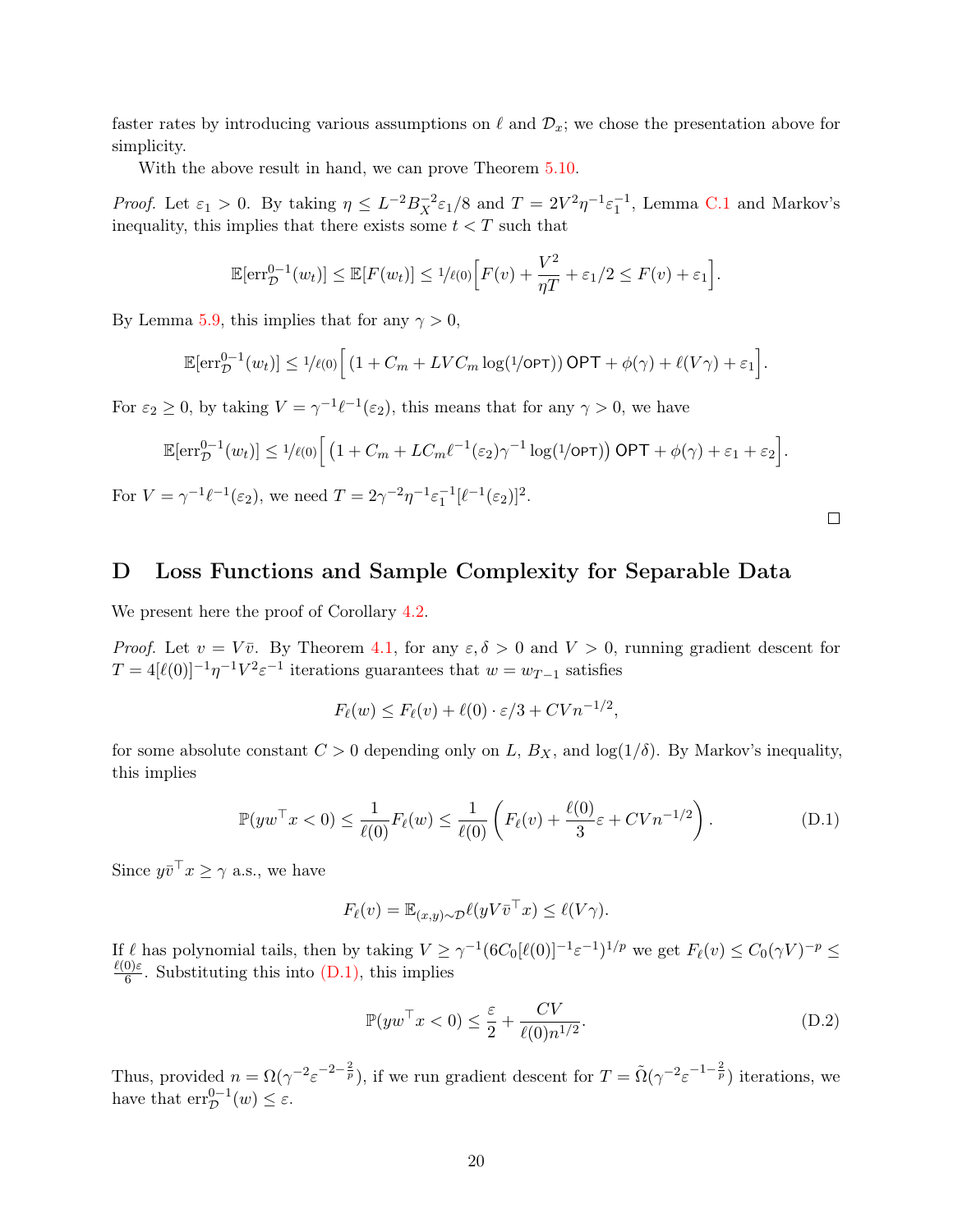If  $\ell$  has exponential tails, then by taking  $V \ge \gamma^{-1} [C_1^{-1} \log (6C_0 \ell(0) \varepsilon^{-1})]^{1/p}$  we get  $F_\ell(v) \le \frac{\ell(0)\varepsilon^{-1}}{6}$  $\frac{0}{6}$ , and so [\(D.2\)](#page-19-2) holds in this case as well. This shows that for exponential tails, taking  $n = \tilde{\Omega}(\gamma^{-2} \varepsilon^{-2})$ and  $T = \tilde{\Omega}(\gamma^{-2} \varepsilon^{-1})$  suffices to achieve  $\text{err}_{\mathcal{D}}^{0-1}(w) \leq \varepsilon$ .

## <span id="page-20-0"></span>E Remaining Proofs

In this section we provide the proof of Theorem [4.1.](#page-5-1) We first will prove the following bound on the empirical risk.

<span id="page-20-1"></span>**Lemma E.1.** Suppose that  $\ell$  is convex and H-smooth. Assume  $||x|| \leq B_X$  a.s. Fix a step size  $\eta \leq (2/5)H^{-1}B_X^{-2}$ , and let  $v \in \mathbb{R}^d$  be arbitrary. Then for any initialization  $w_0$ , and for any  $\varepsilon > 0$ , running gradient descent for  $T = (4/3)\varepsilon^{-1}\eta^{-1} ||w_0 - v||^2$  ensures that for all  $t < T$ ,  $||w_t - v|| \le ||w_0 - v||$ , and

<span id="page-20-3"></span>
$$
\widehat{F_{\ell}}(w_{T-1}) \leq \frac{1}{T} \sum_{t=0}^{T-1} \widehat{F_{\ell}}(w_t) \leq \widehat{F_{\ell}}(v) + \varepsilon.
$$

To prove this, we first introduce the following upper bound for the norm of the gradient.

<span id="page-20-2"></span>**Lemma E.2** [\(Shamir](#page-24-6) [\(2020\)](#page-24-6), Proof of Lemma 3). Suppose that  $\ell$  is H-smooth. Then for any  $\rho \in (0,1)$ , provided  $\eta \leq 2\rho H^{-1} B_X^{-2}$ ,  $\widehat{F}_{\ell}(w_t)$  is decreasing in t. Moreover, if  $T \in \mathbb{N}$  is arbitrary and  $u \in \mathbb{R}^d$  is such that  $\widehat{F_{\ell}}(u) \leq \widehat{F_{\ell}}(w_T)$ , then for any  $t < T$ , we have the following gradient upper bound,

$$
\left\| \nabla \widehat{F}_{\ell}(w_t) \right\|^2 \le \frac{1}{\eta(1-\rho)} \left( \widehat{F}_{\ell}(w_t) - \widehat{F}_{\ell}(u) \right). \tag{E.1}
$$

With this gradient upper bound, we can prove Lemma [E.1.](#page-20-1)

*Proof.* Let  $\varepsilon > 0$  be fixed and let  $T = (4/3)\varepsilon^{-1}\eta^{-1} ||w_0 - v||^2$  be as in the statement of the lemma. We are done if  $F_{\ell}(w_T) < F_{\ell}(v)$ , so let us assume that  $F_{\ell}(v) \leq F_{\ell}(w_T)$ . We proceed by providing the appropriate lower bounds for

<span id="page-20-4"></span>
$$
||w_t - v||^2 - ||w_{t+1} - v||^2 = 2\eta \left\langle \widehat{F}_{\ell}(w_t), w_t - v \right\rangle - \eta^2 \left\| \widehat{F}_{\ell}(w_t) \right\|^2.
$$

For any  $v \in \mathbb{R}^d$ , by convexity of  $\ell$ ,

$$
\left\langle \nabla \widehat{F_{\ell}}(w), w - v \right\rangle = \frac{1}{n} \sum_{i=1}^{n} \ell'(y_i w^{\top} x_i)(y_i w^{\top} x_i - y_i v^{\top} x_i)
$$
  
\n
$$
\geq \frac{1}{n} \sum_{i=1}^{n} [\ell(y_i w^{\top} x_i) - \ell(y_i v^{\top} x_i)]
$$
  
\n
$$
= \widehat{F_{\ell}}(w) - \widehat{F_{\ell}}(v), \tag{E.2}
$$

by convexity of  $\ell$ . On the other hand, since  $\widehat{F}_{\ell}(v) \leq \widehat{F}_{\ell}(w_T)$ , by Lemma [E.2,](#page-20-2) for any  $t < T$ , [\(E.1\)](#page-20-3) holds, i.e.

<span id="page-20-5"></span>
$$
\left\| \nabla \widehat{F}_{\ell}(w_t) \right\|^2 \le \frac{1}{\eta(1-\rho)} \left( \widehat{F}_{\ell}(w_t) - \widehat{F}_{\ell}(v) \right). \tag{E.3}
$$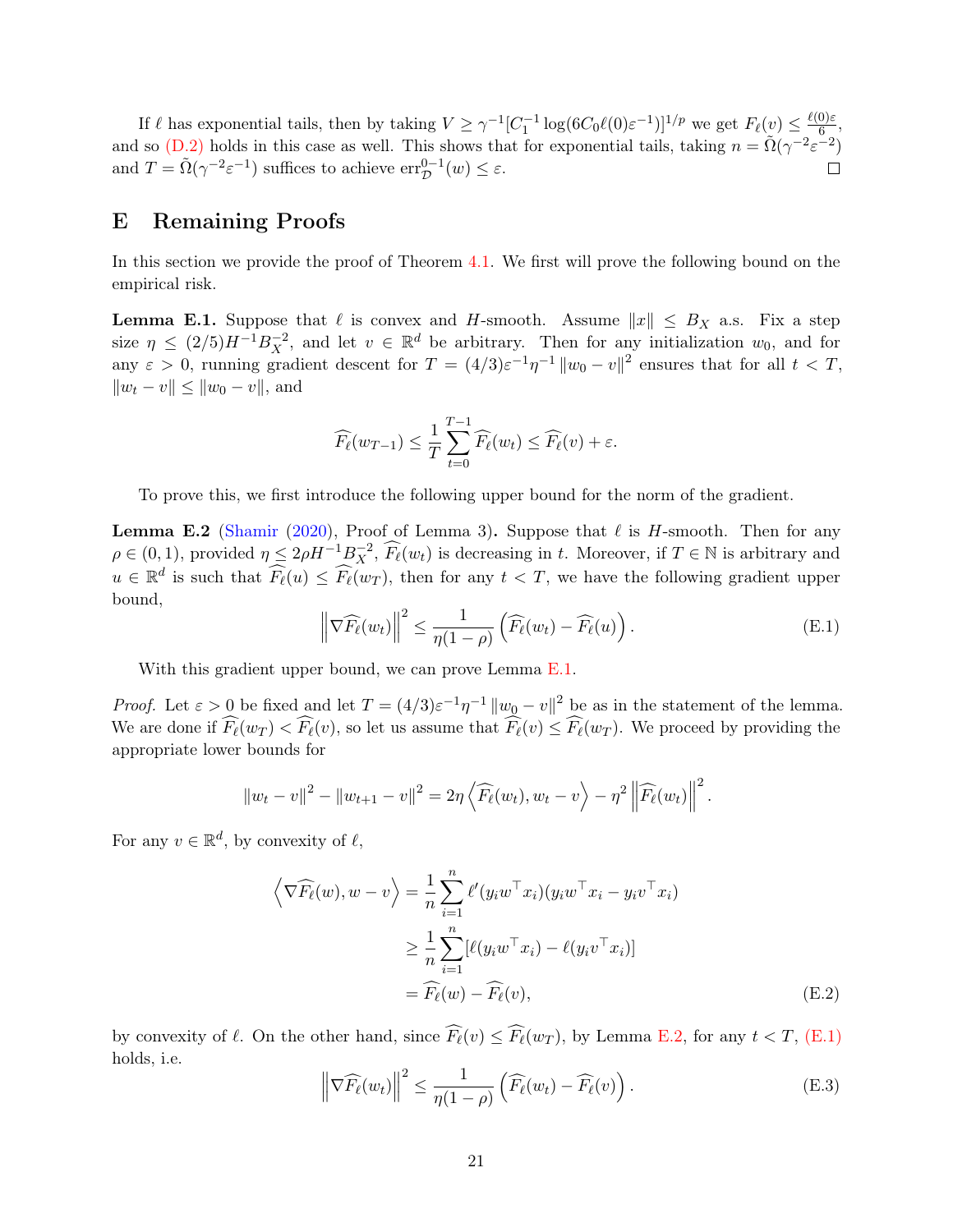Thus, for  $\eta \leq (2/5)H^{-1}B_X^{-2}$ , putting eqs. [\(E.2\)](#page-20-4) and [\(E.3\)](#page-20-5) together yields

$$
||w_t - v||^2 - ||w_{t+1} - v||^2 = 2\eta \left\langle \nabla \widehat{F_\ell}(w_t), w_t - v \right\rangle - \eta^2 \left\| \nabla \widehat{F_\ell}(w_t) \right\|^2
$$
  
\n
$$
\geq 2\eta(\widehat{F_\ell}(w_t) - \widehat{F_\ell}(v)) - \eta^2 \cdot \frac{1}{\eta(1 - 1/5)} (\widehat{F_\ell}(w_t) - \widehat{F_\ell}(v))
$$
  
\n
$$
= \frac{3}{4} \eta \left( \widehat{F_\ell}(w_t) - \widehat{F_\ell}(v) \right).
$$

Summing and teloscoping over  $t < T$ ,

$$
\frac{1}{T}\sum_{t=0}^{T-1}\widehat{F_{\ell}}(w_t) \le \widehat{F_{\ell}}(v) + \frac{(4/3)\left\|w_0 - v\right\|^2}{\eta T} \le \widehat{F_{\ell}}(v) + \varepsilon.
$$

By Lemma [E.2,](#page-20-2)  $\widehat{F}_{\ell}(w_t)$  is decreasing in t, and therefore

$$
\widehat{F_{\ell}}(w_{T-1}) = \min_{t < T} \widehat{F_{\ell}}(w_t) \le T^{-1} \sum_{t < T} \widehat{F_{\ell}}(w_t),
$$

completing the proof.

Lemma [E.1](#page-20-1) shows that throughout the trajectory of gradient descent,  $\|w_t\|$  stays bounded by the norm of the reference vector  $v$ . We can thus use Rademacher complexity bounds to prove Theorem [4.1.](#page-5-1)

*Proof.* By Lemma [E.1,](#page-20-1) it suffices to show that the gap between the empirical and population surrogate risk is small. To do so, we use a Rademacher complexity argument. Denote by  $\mathcal G$  the function class

$$
\mathcal{G}_V := \{ x \mapsto w^\top x : ||w|| \le 3V \}.
$$

Since  $\ell$  is L-Lipschitz and  $\ell(0) \leq 1$ , it holds that  $\ell(yw^{\top}x) \leq 1 + 3LV \leq 4LV$ . We therefore use standard results in Rademacher complexity (e.g. Theorem 26.12 of [Shalev-Shwartz and Ben-](#page-23-12)[David,](#page-23-12) [2014\)](#page-23-12) to get that with probability at least  $1 - \delta$ , for any  $w \in \mathcal{G}_V$ ,

$$
F_{\ell}(w) \le \widehat{F_{\ell}}(w) + \frac{2B_XVL}{\sqrt{n}} + 4B_XV\sqrt{\frac{2\log(2/\delta)}{n}}
$$

.

Since the output of gradient descent satisfies  $||w_{T-1} - v|| \le ||w_0 - v|| \le 2V$ , we see that  $w_{T-1} \in \mathcal{G}_V$ . We can thus apply the Rademacher complexity bound to both  $w_{T-1} \in \mathcal{G}_V$  and  $v \in \mathcal{G}_V$ , proving the theorem.  $\Box$ 

## References

<span id="page-21-0"></span>ANGLUIN, D. and LAIRD, P. (1988). Learning from noisy examples. *Machine Learning* 2 343–370.

- <span id="page-21-2"></span>AWASTHI, P., BALCAN, M. and LONG, P. M. (2017). The power of localization for efficiently learning linear separators with noise. J. ACM 63 50:1–50:27.
- <span id="page-21-1"></span>AWASTHI, P., BALCAN, M.-F., HAGHTALAB, N. and URNER, R. (2015). Efficient learning of linear separators under bounded noise. In Conference on Learning Theory (COLT).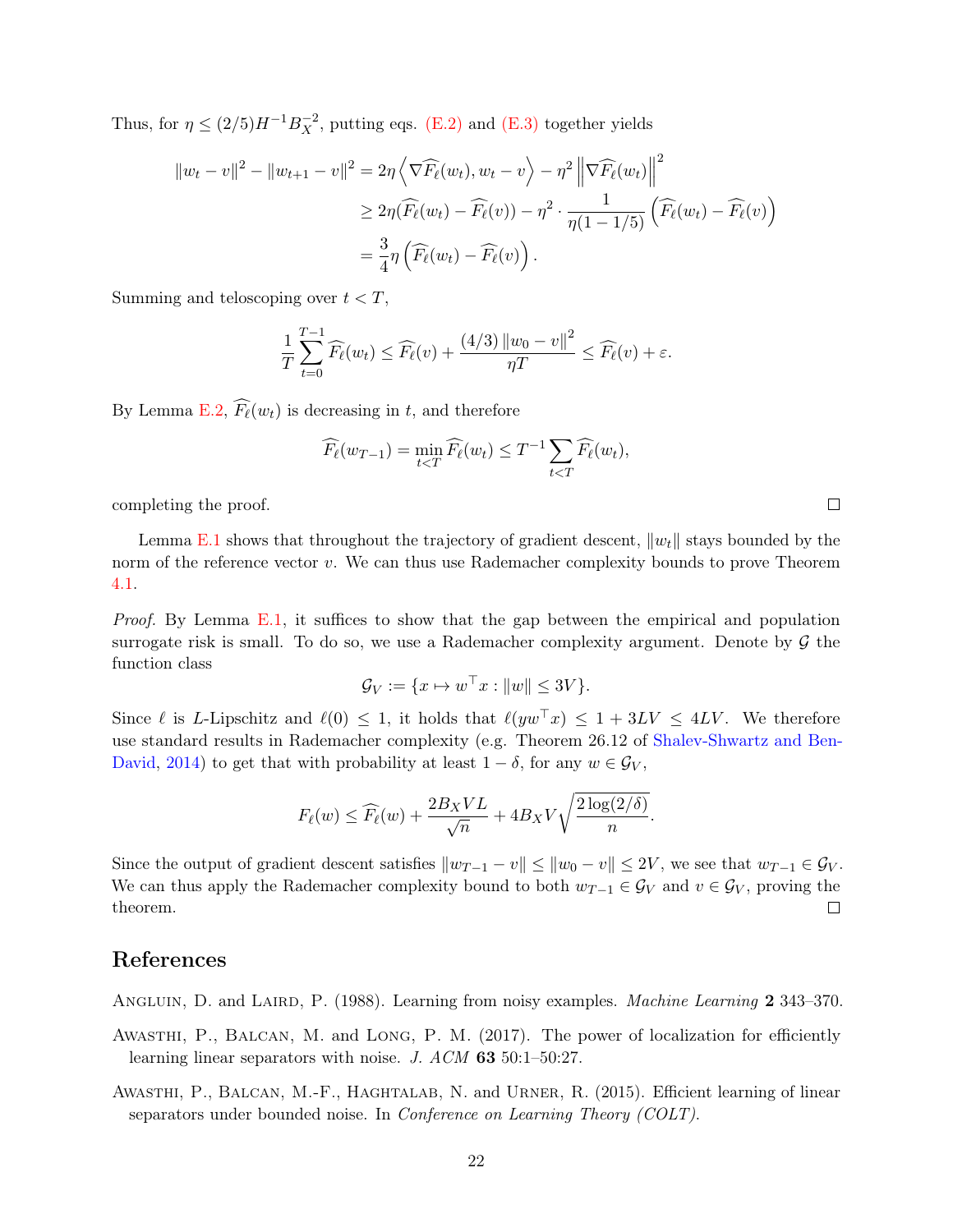- <span id="page-22-4"></span>Awasthi, P., Balcan, M.-F., Haghtalab, N. and Zhang, H. (2016). Learning and 1-bit compressed sensing under asymmetric noise. In Conference on Learning Theory (COLT).
- <span id="page-22-6"></span>BALCAN, M.-F. and HAGHTALAB, N. (2021). Noise in classification. In Beyond Worst Case Analysis of Algorithms (T. Roughgarden, ed.), chap. 16. Cambridge University Press.
- <span id="page-22-9"></span>Balcan, M.-F. F. and Zhang, H. (2017). Sample and computationally efficient learning algorithms under s-concave distributions. In Advances in Neural Information Processing Systems (NeurIPS).
- <span id="page-22-12"></span>BARTLETT, P. L., JORDAN, M. I. and MCAULIFFE, J. D. (2006). Convexity, classification, and risk bounds. Journal of the American Statistical Association 101 138–156. (Was Department of Statistics, U.C. Berkeley Technical Report number 638, 2003).
- <span id="page-22-7"></span>BEN-DAVID, S., LOKER, D., SREBRO, N. and SRIDHARAN, K. (2012). Minimizing the misclassification error rate using a surrogate convex loss. In International Conference on Machine Learning  $(ICML).$
- <span id="page-22-13"></span>Beygelzimer, A., Langford, J., Li, L., Reyzin, L. and Schapire, R. E. (2011). Contextual bandit algorithms with supervised learning guarantees. In Conference on Artificial Intelligence and Statistics (AISTATS).
- <span id="page-22-3"></span>Blum, A., Frieze, A., Kannan, R. and Vempala, S. (1998). A polynomial-time algorithm for learning noisy linear threshold functions. Algorithmica 22 35–52.
- <span id="page-22-1"></span>Boser, B. E., Guyon, I. M. and Vapnik, V. N. (1992). A training algorithm for optimal margin classifiers. In Conference on Learning Theory (COLT).
- <span id="page-22-14"></span>Cao, Y. and Gu, Q. (2020). Generalization error bounds of gradient descent for learning overparameterized deep relu networks. In Association for the Advancement of Artificial Intelligence (AAAI).
- <span id="page-22-2"></span>DANIELY, A. (2016). Complexity theoretic limitations on learning halfspaces. In ACM Symposium on Theory of Computing (STOC).
- <span id="page-22-8"></span>Diakonikolas, I., Goel, S., Karmalkar, S., Klivans, A. R. and Soltanolkotabi, M.  $(2020a)$ . Approximation schemes for relu regression. In *Conference on Learning Theory (COLT)*.
- <span id="page-22-0"></span>DIAKONIKOLAS, I., GOULEAKIS, T. and TZAMOS, C. (2019). Distribution-independent pac learning of halfspaces with massart noise. In Advances in Neural Information Processing Systems (NeurIPS).
- <span id="page-22-5"></span>DIAKONIKOLAS, I., KANE, D. M. and ZARIFIS, N. (2020b). Near-optimal sq lower bounds for agnostically learning halfspaces and relus under gaussian marginals. In Advances in Neural Information Processing Systems (NeurIPS).
- <span id="page-22-10"></span>DIAKONIKOLAS, I., KONTONIS, V., TZAMOS, C. and ZARIFIS, N. (2020c). Learning halfspaces with massart noise under structured distributions. In *Conference on Learning Theory (COLT)*.
- <span id="page-22-11"></span>DIAKONIKOLAS, I., KONTONIS, V., TZAMOS, C. and ZARIFIS, N. (2020d). Learning halfspaces with tsybakov noise. *arXiv preprint arXiv:2006.06467*.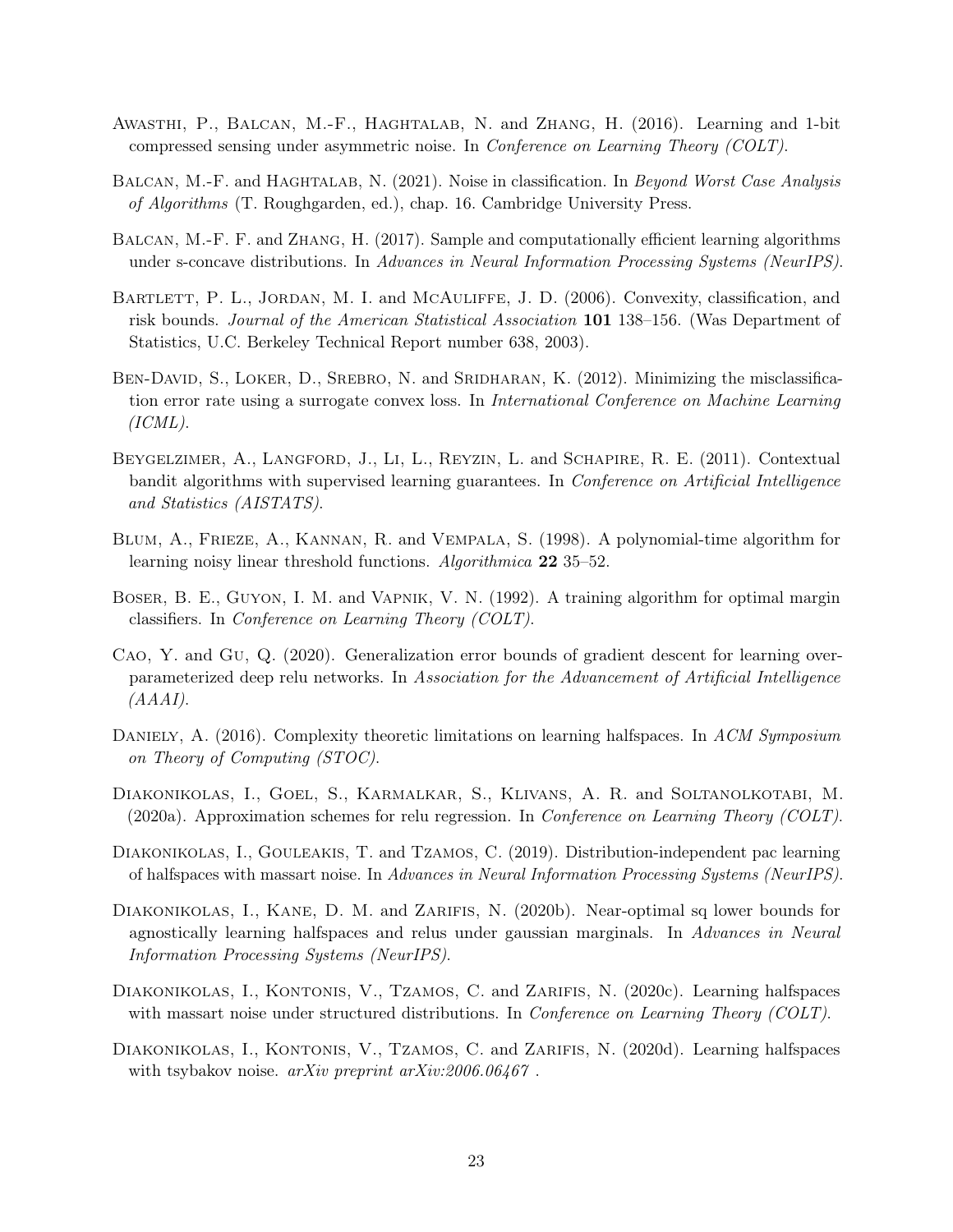- <span id="page-23-0"></span>DIAKONIKOLAS, I., KONTONIS, V., TZAMOS, C. and ZARIFIS, N. (2020e). Non-convex sgd learns halfspaces with adversarial label noise. In Advances in Neural Information Processing Systems (NeurIPS).
- <span id="page-23-10"></span>FOSTER, D. J., SEKHARI, A. and SRIDHARAN, K. (2018). Uniform convergence of gradients for non-convex learning and optimization. In Advances in Neural Information Processing Systems.
- <span id="page-23-15"></span>FREI, S., CAO, Y. and GU, Q. (2019). Algorithm-dependent generalization bounds for overparameterized deep residual networks. In Advances in Neural Information Processing Systems (NeurIPS).
- <span id="page-23-8"></span>FREI, S., CAO, Y. and GU, Q. (2020). Agnostic learning of a single neuron with gradient descent. In Advances in Neural Information Processing Systems (NeurIPS).
- <span id="page-23-5"></span>GOEL, S., GOLLAKOTA, A. and KLIVANS, A. (2020). Statistical-query lower bounds via functional gradients. In Advances in Neural Information Processing Systems (NeurIPS).
- <span id="page-23-9"></span>Goel, S., Karmalkar, S. and Klivans, A. R. (2019). Time/accuracy tradeoffs for learning a relu with respect to gaussian marginals. In Advances in Neural Information Processing Systems 32.
- <span id="page-23-3"></span>GURUSWAMI, V. and RAGHAVENDRA, P. (2009). Hardness of learning halfspaces with noise. SIAM Journal on Computing 39 742–765.
- <span id="page-23-11"></span>Ji, Z., Dudík, M., Schapire, R. E. and Telgarsky, M. (2020). Gradient descent follows the regularization path for general losses. In Conference on Learning Theory (COLT).
- <span id="page-23-14"></span>Ji, Z. and Telgarsky, M. (2020). Polylogarithmic width suffices for gradient descent to achieve arbitrarily small test error with shallow relu networks. In International Conference on Learning Representations (ICLR).
- <span id="page-23-6"></span>KALAI, A. T., KLIVANS, A. R., MANSOUR, Y. and SERVEDIO, R. A. (2008). Agnostically learning halfspaces. *SIAM J. Comput.* **37** 1777–1805.
- <span id="page-23-2"></span>KEARNS, M. J., SCHAPIRE, R. E. and SELLIE, L. M. (1994). Toward efficient agnostic learning. Machine Learning 17 115–141.
- <span id="page-23-13"></span>Lovász, L. and Vempala, S. (2007). The geometry of logconcave functions and sampling algorithms. Random Struct. Algorithms 30 307–358.
- <span id="page-23-4"></span>MASSART, P., NÉDÉLEC, É. ET AL. (2006). Risk bounds for statistical learning. The Annals of Statistics 34 2326–2366.
- <span id="page-23-1"></span>ROSENBLATT, F. (1958). The perceptron: a probabilistic model for information storage and organization in the brain. Psychological review 65 386.
- <span id="page-23-7"></span>SERVEDIO, R. A. (1999). On pac learning using winnow, perceptron, and a perceptron-like algorithm. In Conference on Computational Learning Theory.
- <span id="page-23-12"></span>SHALEV-SHWARTZ, S. and BEN-DAVID, S. (2014). Understanding Machine Learning: From Theory to Algorithms. Cambridge University Press, New York, NY, USA.